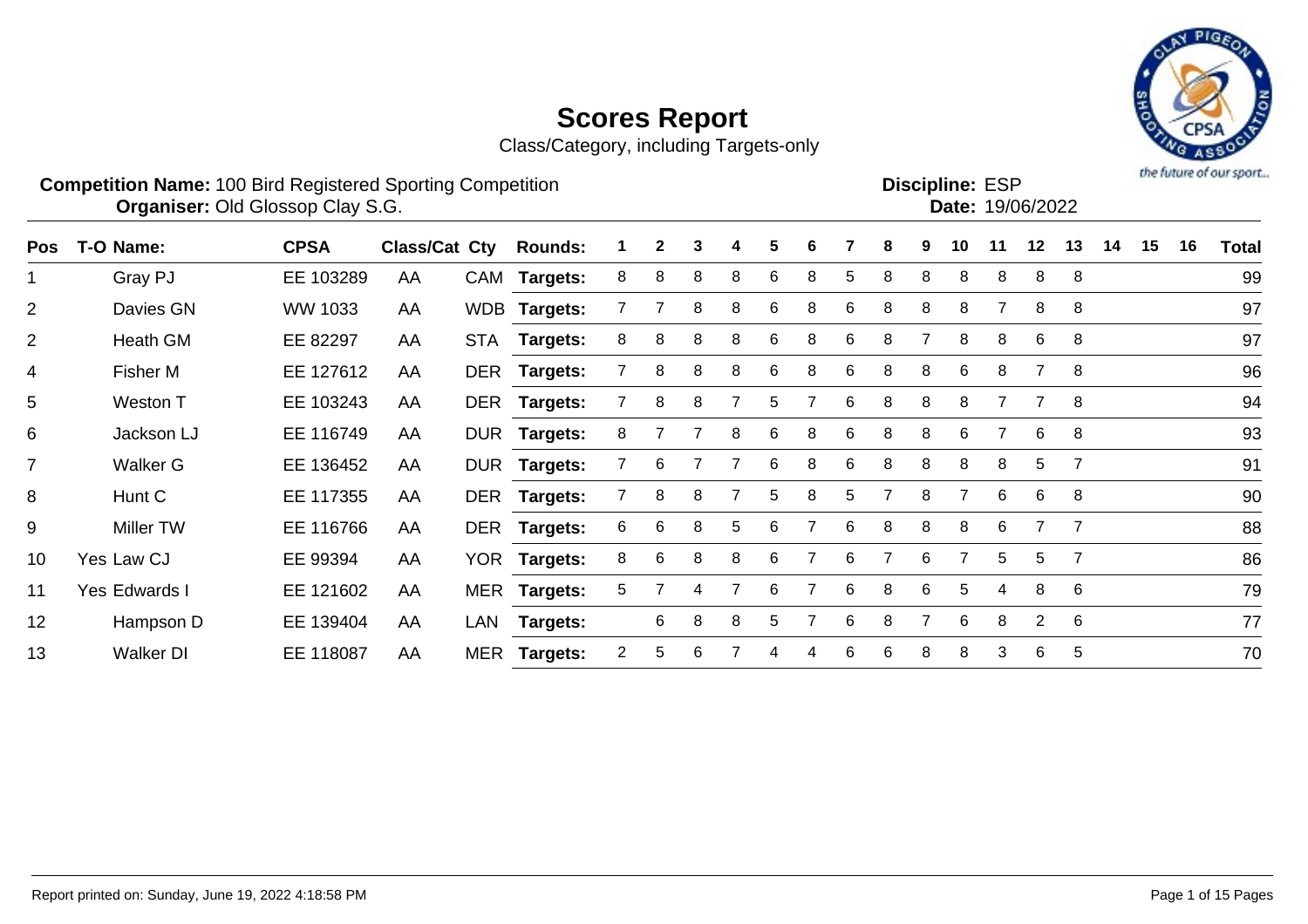Class/Category, including Targets-only

Yes Wisternoff V EE 142446 A DER **Targets:** 4 8 5 5 5 8 5 7 8 8 8 7 4 82

Barnes AC EE 119611 A DER **Targets:** 6 7 8 5 6 5 6 8 7 5 4 8 6 81

Davies G EE 140600 A DER **Targets:** 8 7 8 7 4 8 3 8 6 8 5 5 4 81

13 Palmer R EE 138677 A NOT **Targets:** 4 7 7 8 6 5 6 8 7 7 4 5 7 8 81

Roe J EE 125519 A DER **Targets:** 3 7 6 8 5 5 6 8 7 7 6 6 7 81

Williams T EE 123900 A\* DER **Targets:** 8 6 6 5 5 8 6 8 6 5 7 4 7 81

Yes Griffith MP EE 135017 A YOR **Targets:** 7 8 7 7 5 5 6 7 6 7 4 7 4 80

Ibbotson P EE 115332 A LAN **Targets:** 5 8 7 6 6 6 6 8 8 5 4 7 4 80



**Competition Name:** 100 Bird Registered Sporting Competition **EXP EXP Competition EXP** 

**Discipline:**

**Organiser: Old GI** 

|     | Organiser: Old Glossop Clay S.G. |             |                      |            |                 |                       |              |    |   |   |   |   |   |   |    |    | Date: 19/06/2022 |                |    |    |    |              |
|-----|----------------------------------|-------------|----------------------|------------|-----------------|-----------------------|--------------|----|---|---|---|---|---|---|----|----|------------------|----------------|----|----|----|--------------|
| Pos | T-O Name:                        | <b>CPSA</b> | <b>Class/Cat Cty</b> |            | <b>Rounds:</b>  |                       | $\mathbf{2}$ | 3  | 4 | 5 | 6 |   | 8 | 9 | 10 | 11 | $12$             | 13             | 14 | 15 | 16 | <b>Total</b> |
|     | Platts I                         | EE 65033    | A                    | DER        | Targets:        | 8                     | 8            | 8  | 8 | 6 | 8 | 6 | 8 | 8 | 6  |    | 8                | 8              |    |    |    | 97           |
| 2   | Brown A                          | EE 140993   | A                    | <b>DER</b> | Targets:        |                       |              | 6. |   | 5 |   | 6 |   | 8 | 8  | 8  | 5                | 8              |    |    |    | 89           |
| 2   | Fox S                            | EE 71918    | A                    | <b>NOT</b> | <b>Targets:</b> | 6                     | 8            | 8  |   | 6 | 8 | 5 | 8 |   | 8  | 8  | 3                |                |    |    |    | 89           |
| 2   | Roe S                            | EE 107743   | A                    | <b>DER</b> | Targets:        | 8                     | 5            | 8  |   | 6 | 8 | 6 | 8 | 8 | 8  | 5  | 6                | -6             |    |    |    | 89           |
| 5   | Wood Jnr K                       | EE 122667   | A                    | DER        | Targets:        | 5                     | 5            |    | 8 | 6 |   | 6 | 8 | 7 | 6  | 8  | 8                |                |    |    |    | 88           |
| 6   | Yes Bate P                       | EE 85393    | $\mathsf{A}$         | <b>DER</b> | Targets:        | 6                     |              |    |   | 6 | 8 | 6 | 8 | 6 | 6  |    | 5                | -8             |    |    |    | 87           |
|     | <b>Bromfield G</b>               | EE 132054   | A                    | <b>DER</b> | <b>Targets:</b> | 5                     | 6            | 8  | 8 | 6 |   | 6 | 8 |   | 8  | 5  | 5                | 6              |    |    |    | 85           |
|     | Williams L                       | EE 138183   | A                    | <b>CHE</b> | <b>Targets:</b> | 8                     | 8            | 4  |   | 5 | 6 | 5 |   |   | 8  | 8  | 5                |                |    |    |    | 85           |
| 9   | Moss FA                          | EE 69625    | $\mathsf{A}$         |            | CHE Targets:    | 8                     | 6            | 6  |   | 6 | 8 | 6 |   | 4 | 6  |    | 6                | - 7            |    |    |    | 84           |
| 10  | Barrowman CM                     | EE 527172   | $A^*$                |            | ROW Targets:    | $\mathbf{2}^{\prime}$ | 8            | 8  | 8 | 5 |   | 5 | 8 | 8 | 5  | 8  | 4                | $\overline{7}$ |    |    |    | 83           |
| 11  | <b>Bettney W</b>                 | EE 142977   | A                    | <b>DER</b> | <b>Targets:</b> |                       |              |    | 6 | 2 | 6 | 6 | 8 |   | 8  | 6  | 4                | -8             |    |    |    | 82           |
|     |                                  |             |                      |            |                 |                       |              |    |   |   |   |   |   |   |    |    |                  |                |    |    |    |              |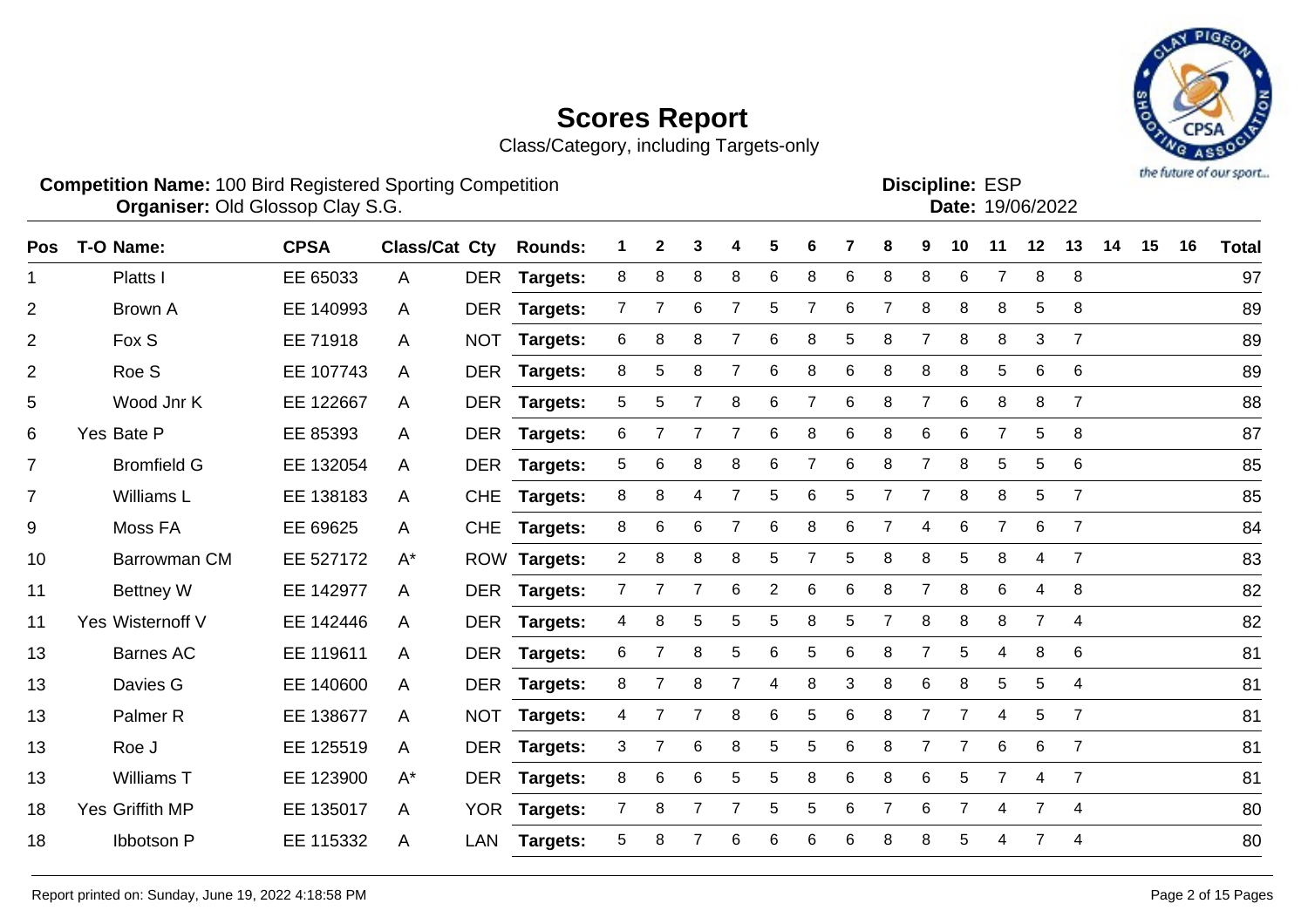

|            | <b>Competition Name: 100 Bird Registered Sporting Competition</b><br><b>Organiser: Old Glossop Clay S.G.</b> |             |                      |            |                 |    |              |   |    |   |    |   |   |   | <b>Discipline: ESP</b> |    | Date: 19/06/2022 |    |    |    |    | the future of our sport |
|------------|--------------------------------------------------------------------------------------------------------------|-------------|----------------------|------------|-----------------|----|--------------|---|----|---|----|---|---|---|------------------------|----|------------------|----|----|----|----|-------------------------|
| <b>Pos</b> | T-O Name:                                                                                                    | <b>CPSA</b> | <b>Class/Cat Cty</b> |            | <b>Rounds:</b>  |    | $\mathbf{2}$ | 3 | 4  | 5 | 6  |   | 8 | 9 | 10                     | 11 | 12 <sup>1</sup>  | 13 | 14 | 15 | 16 | <b>Total</b>            |
| 18         | Read AJ                                                                                                      | EE 64203    | A                    | DER        | Targets:        |    | 4            | 6 | 5. | 6 | 8  | 6 |   | 6 |                        |    | 5                | 6  |    |    |    | 80                      |
| 21         | Newton I                                                                                                     | EE 141122   | A                    | LAN        | <b>Targets:</b> | 6. | 5            | 6 | 8  | 6 | 5. |   |   | 5 |                        | 6  | 8                | 6  |    |    |    | 79                      |
| 22         | Ford C                                                                                                       | EE 27228    | A                    | <b>DER</b> | <b>Targets:</b> |    |              |   | 6  | 5 |    | 4 |   | 8 |                        | 6  |                  | -6 |    |    |    | 76                      |
| 22         | Hope A                                                                                                       | EE 66205    | $\mathsf{A}$         |            | DER Targets:    |    |              | 4 |    | 5 | 5  | 6 | 8 |   | 6                      | 5. | 5                |    |    |    |    | 76                      |
| 24         | Waterman N                                                                                                   | EE 83554    | A                    |            | CHE Targets:    |    | 5            | 5 | 5  | 4 | 6  | 5 | 5 | 8 | 8                      | 4  | 6                |    |    |    |    | 75                      |
| 25         | Southwood R                                                                                                  | EE 134992   | A                    |            | MER Targets:    | 3  | 4            | 5 | 6  | 6 | 8  | 6 | 6 | 8 |                        | 5  | 4                | -6 |    |    |    | 74                      |
| 26         | Yes Flint S G                                                                                                | EE 86701    | $\mathsf{A}$         | <b>DER</b> | <b>Targets:</b> | 6  |              |   | 3  | 4 | 5. | 5 |   |   |                        | 4  | 3                | -6 |    |    |    | 71                      |
| 27         | Yes Hunt R                                                                                                   | EE 104094   | A                    | DER        | <b>Targets:</b> | 8  | 5            |   | 6  | 3 |    |   |   |   | 4                      |    |                  | 3  |    |    |    | 70                      |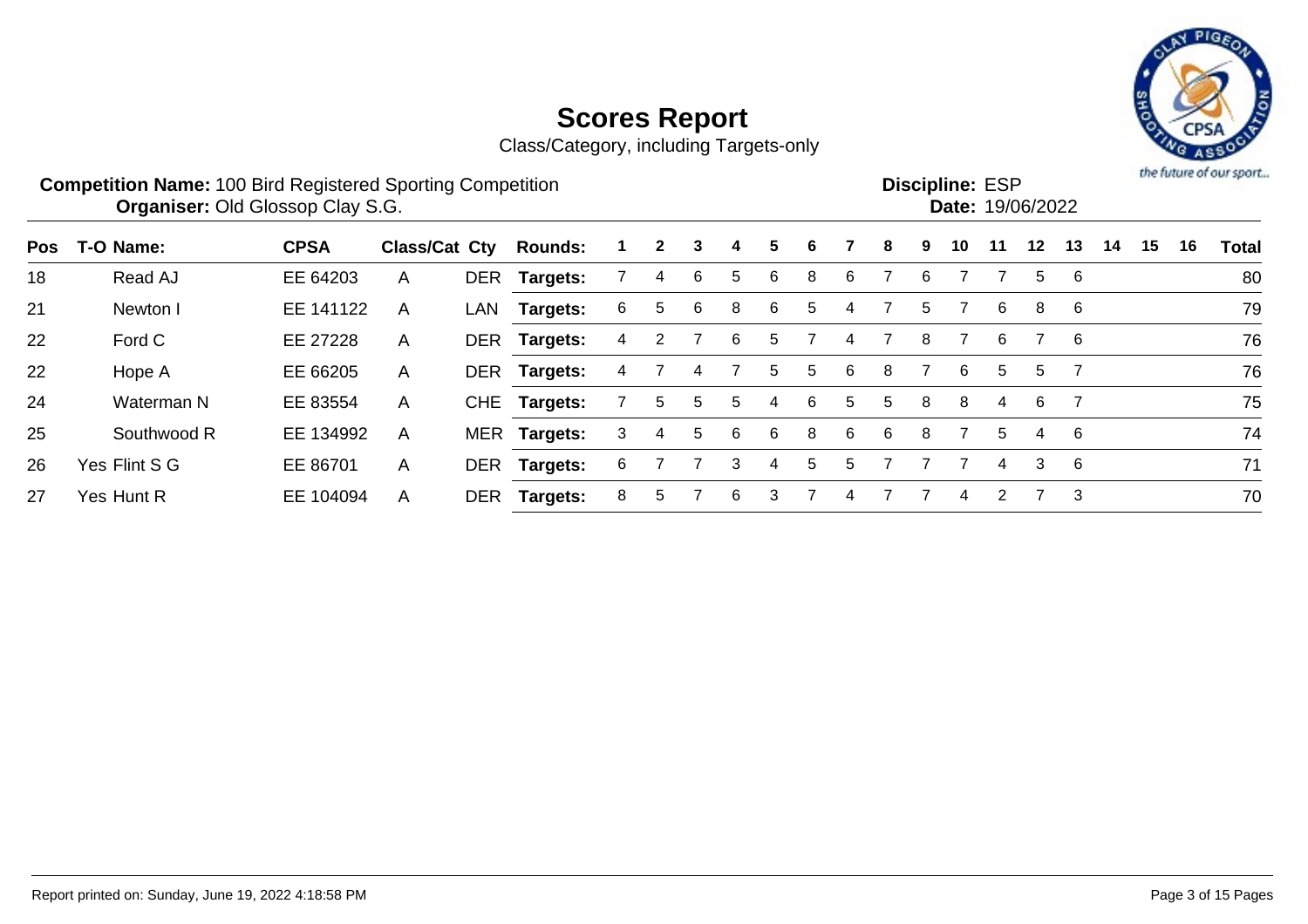Class/Category, including Targets-only



**Competition Name:** 100 Bird Registered Sporting Competition **EXP EXP Competition EXP Organiser:** Old Glossop Clay S.G. 19/06/2022

**Discipline:**

| וטם. בסווווקוסי |                  |
|-----------------|------------------|
|                 | Date: 19/06/2022 |
|                 |                  |

| <b>Pos</b>     | T-O Name:               | <b>CPSA</b> | <b>Class/Cat Cty</b> |            | <b>Rounds:</b>  |                | 2 | 3              |                | 5 |                |   | 8              | 9              | 10             | 11             | 12             | 13             | 14 | 15 | 16 | <b>Total</b> |
|----------------|-------------------------|-------------|----------------------|------------|-----------------|----------------|---|----------------|----------------|---|----------------|---|----------------|----------------|----------------|----------------|----------------|----------------|----|----|----|--------------|
| 1              | Frost P                 | EE 133543   | B                    | <b>YOR</b> | <b>Targets:</b> | 8              | 8 | 5              |                | 6 | 8              | 5 | 6              | 5              | 7              | 8              | $\overline{7}$ | 8              |    |    |    | 88           |
| $\overline{2}$ | Pantlin M               | EE 140003   | B                    | <b>LAN</b> | Targets:        | 7              | 6 | 8              | 8              | 5 | 8              | 5 | 8              | 6              | 6              | 8              | 6              | 6              |    |    |    | 87           |
| $\overline{2}$ | Yes Thomas IT           | EE 141008   | B                    | <b>CHE</b> | Targets:        | 8              | 8 | 6              | 5              | 5 | $\overline{7}$ | 6 | 8              | $\overline{7}$ | $\overline{7}$ | 8              | 6              | 6              |    |    |    | 87           |
| 4              | Earl AM                 | EE 141075   | B                    | <b>CHE</b> | Targets:        | $7^{\circ}$    | 8 | 5              | 8              | 5 | 7              | 6 | 6              | 8              | 6              | 8              | 5              | $\overline{7}$ |    |    |    | 86           |
| 5              | <b>Gration RD</b>       | EE 142300   | B                    |            | YOR Targets:    | $\overline{7}$ | 5 | 6              | $\overline{7}$ | 6 | 8              | 6 | 8              | 6              | $\overline{7}$ | $\overline{7}$ | 6              | 6              |    |    |    | 85           |
| 6              | Jones A                 | EE 113535   | B                    |            | WAL Targets:    | 8              | 5 | 7              |                | 5 |                | 5 | $\overline{7}$ | 7              | 7              | 8              | 6              | 5              |    |    |    | 84           |
| $\overline{7}$ | Firth P                 | EE 142068   | B                    | <b>YOR</b> | <b>Targets:</b> | 6              | 8 | 6              | 5              | 5 |                | 5 |                |                | 7              | 5              | 7              | $\overline{7}$ |    |    |    | 82           |
| $\overline{7}$ | <b>Holding ST</b>       | EE 142680   | B                    | <b>CHE</b> | <b>Targets:</b> | 8              | 8 | $\overline{7}$ | 8              | 4 | 7              | 6 | 7              | 6              | 5              |                | 3              | 6              |    |    |    | 82           |
| 9              | Colclough M             | EE 126474   | B                    | <b>CHE</b> | <b>Targets:</b> | 5              | 6 | 7              | 8              | 5 | 5              | 6 | 6              | 6              | 8              | 6              | 6              | 6              |    |    |    | 80           |
| 10             | Bevan G                 | EE 73476    | B                    | <b>DER</b> | <b>Targets:</b> | 5              |   | 5              | 8              | 3 | 6              | 6 | 7              | 7              | 8              | $\overline{7}$ | 4              | 6              |    |    |    | 79           |
| 10             | Evans J                 | EE 132037   | B                    | <b>DER</b> | Targets:        |                |   |                | 6              | 4 |                | 6 |                | 5              | 6              | 6              | 5              | 6              |    |    |    | 79           |
| 12             | Yes Barnes NJ           | EE 119618   | B                    | <b>DER</b> | <b>Targets:</b> | 5              | 6 | 6              |                | 5 | 7              | 6 | 7              | 5              | 5              | $\overline{7}$ | 6              | 6              |    |    |    | 78           |
| 12             | Firn WJ                 | EE 139478   | B                    |            | YOR Targets:    | 6              | 6 | $\overline{7}$ | 4              | 5 | 6              | 5 | 8              | 6              | 7              | 5              | $\overline{7}$ | 6              |    |    |    | 78           |
| 12             | Smalley CE              | EE 141352   | B                    | <b>NOT</b> | <b>Targets:</b> | 3              | 5 | 8              |                | 6 | 5              | 6 | 7              | 8              | 7              | 5              | 6              | 5              |    |    |    | 78           |
| 12             | <b>Tickle C</b>         | EE 142524   | B                    | <b>LAN</b> | Targets:        | $7^{\circ}$    | 5 | 5              |                | 4 | 6              | 6 | 7              | 5              | 7              |                | 5              | $\overline{7}$ |    |    |    | 78           |
| 16             | Yes Andrews F           | EE 146792   | B*                   | <b>YOR</b> | <b>Targets:</b> | 6              | 6 | 4              | 8              | 4 | 6              | 4 | $\overline{7}$ | 6              | 6              | 6              | 6              | 8              |    |    |    | 77           |
| 16             | Yes Hough S             | EE 113044   | B.                   | <b>CHE</b> | <b>Targets:</b> | 4              | 8 | 7              | 5              | 5 | 7              | 5 | 6              | 8              | 6              | 5              | 4              | $\overline{7}$ |    |    |    | 77           |
| 16             | Sprowell T              | EE 141490   | B                    | <b>LAN</b> | <b>Targets:</b> | 8              | 8 | 8              | 6              | 5 | 8              | 4 | 5              | 6              | 7              | 4              | $\overline{2}$ | 6              |    |    |    | 77           |
| 16             | <b>Yes Wisternoff S</b> | EE 142445   | B                    | <b>DER</b> | <b>Targets:</b> | 5              | 8 | 8              | 5              | 3 | 6              | 5 | 8              | 6              | 7              |                | 4              | 5              |    |    |    | 77           |
|                |                         |             |                      |            |                 |                |   |                |                |   |                |   |                |                |                |                |                |                |    |    |    |              |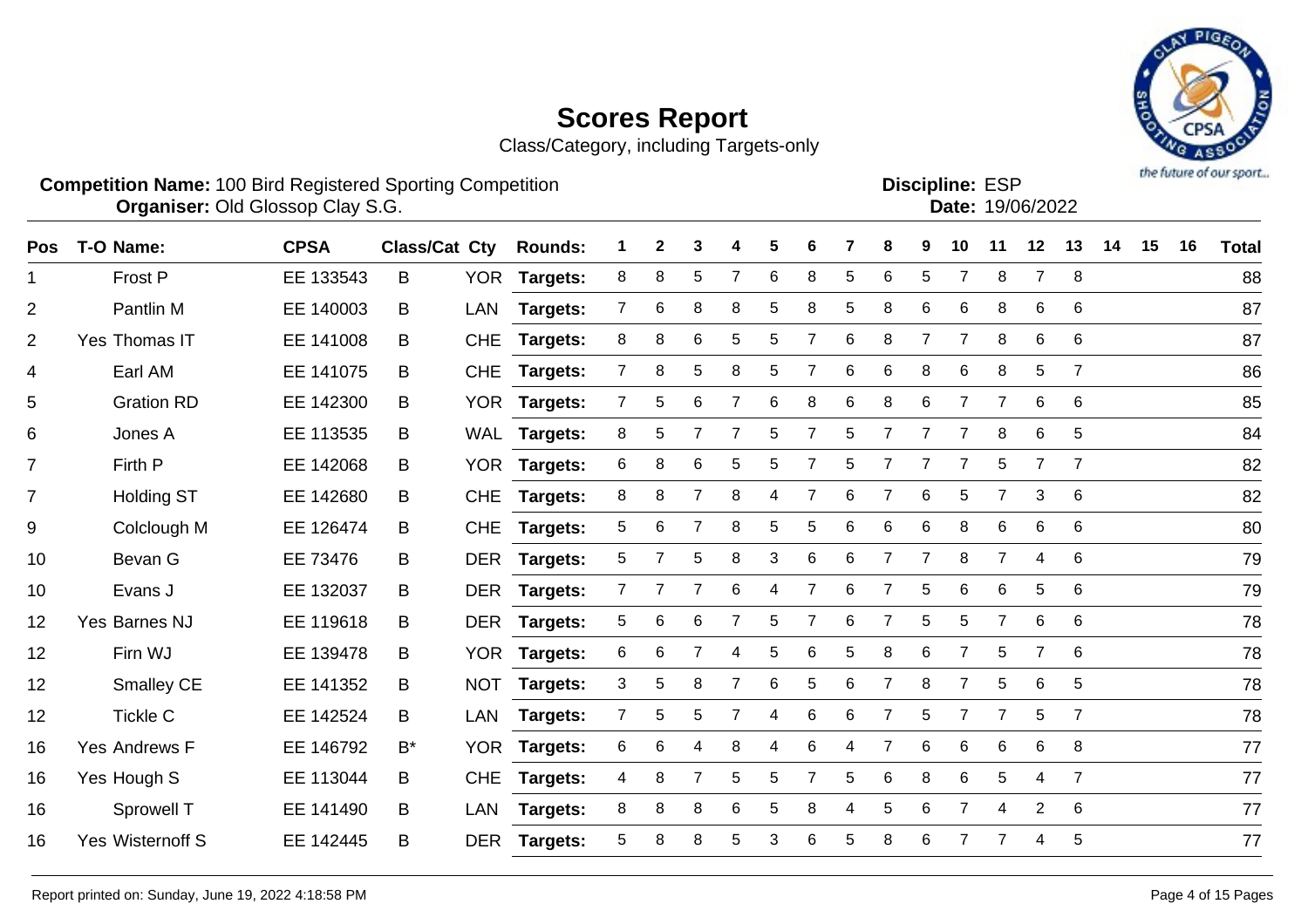

| <b>Competition Name: 100 Bird Registered Sporting Competition</b> | <b>Discipline: ESP</b>  |
|-------------------------------------------------------------------|-------------------------|
| <b>Organiser: Old Glossop Clay S.G.</b>                           | <b>Date: 19/06/2022</b> |
|                                                                   |                         |

| Pos | T-O Name:                | <b>CPSA</b> | <b>Class/Cat Cty</b> |     | <b>Rounds:</b>  |    | $\mathbf{2}$ | 3 | 4  | 5. | 6 |    | 8 | 9 | 10 | 11                    | 12             | 13 | 14 | 15 | 16 | <b>Total</b> |
|-----|--------------------------|-------------|----------------------|-----|-----------------|----|--------------|---|----|----|---|----|---|---|----|-----------------------|----------------|----|----|----|----|--------------|
| 20  | Yes Farrell M            | EE 132753   | B                    |     | CHE Targets:    |    | 4            | 8 |    | 4  | 5 | 6  | 8 | 6 | 8  | $\mathbf{2}^{\prime}$ | 3              |    |    |    |    | 75           |
| 20  | Yes Heath P              | EE 82296    | B                    |     | STA Targets:    | 6  | 6            | 5 | 6  | 3  | 8 | 6  | 8 | 6 | 5  | 8                     | $\overline{2}$ | -6 |    |    |    | 75           |
| 22  | Cadwell D                | EE 144710   | B.                   |     | DER Targets:    | 6. | 6            | 6 | 6  | 5  | 6 | 6  | 6 | 5 | 6  | 5.                    | 4              |    |    |    |    | 74           |
| 23  | <b>Miller KT</b>         | EE 118545   | B                    |     | DER Targets:    | 4  | 5.           | 8 | 5. | 5  | 8 | 3  | 8 | 5 | 6  | 6                     | 6              | 4  |    |    |    | 73           |
| 24  | Dunn R                   | EE 141107   | B                    |     | LAN Targets:    |    | 4            | 6 | 4  | 5  | 5 | 5. | 8 | 6 |    | 5                     | 3              |    |    |    |    | 72           |
| 24  | <b>Yes Richardson NR</b> | EE 140516   | B                    |     | YOR Targets:    | 3  | 5.           | 4 |    | 2  |   | 6  | 6 | 5 |    |                       | 6              |    |    |    |    | 72           |
| 26  | Wood K                   | EE 73032    | B                    |     | DER Targets:    | 6  | 6            | 5 |    | 4  | 2 | 6  | 5 | 8 |    | 8                     |                | 3  |    |    |    | 68           |
| 27  | Taylor B                 | EE 144564   | B                    |     | YOR Targets:    | 3. |              | 4 | 6  | 3  | 6 | 6  | 6 | 3 | -6 | 6                     | 6              | 5  |    |    |    | 67           |
| 28  | Yes Haley M              | EE 122716   | B                    |     | CHE Targets:    | 3  | 6            |   | 5  | 6  | 4 | 6  |   | 6 | 5  | $\overline{2}$        | 4              | 4  |    |    |    | 65           |
| 29  | Yes Philps C             | EE 126256   | B                    |     | DER Targets:    | 5. | 5            | 6 |    | 4  | 3 | 5  | 6 | 3 | 6  | 4                     | $\overline{2}$ | -6 |    |    |    | 59           |
| 30  | Yes Jones JC             | EE 94671    | B                    | STA | <b>Targets:</b> | 4  | 4            | 3 |    | 3  | 5 | 3  |   |   | 5  | $\overline{2}$        | 5              | 5  |    |    |    | 57           |
|     |                          |             |                      |     |                 |    |              |   |    |    |   |    |   |   |    |                       |                |    |    |    |    |              |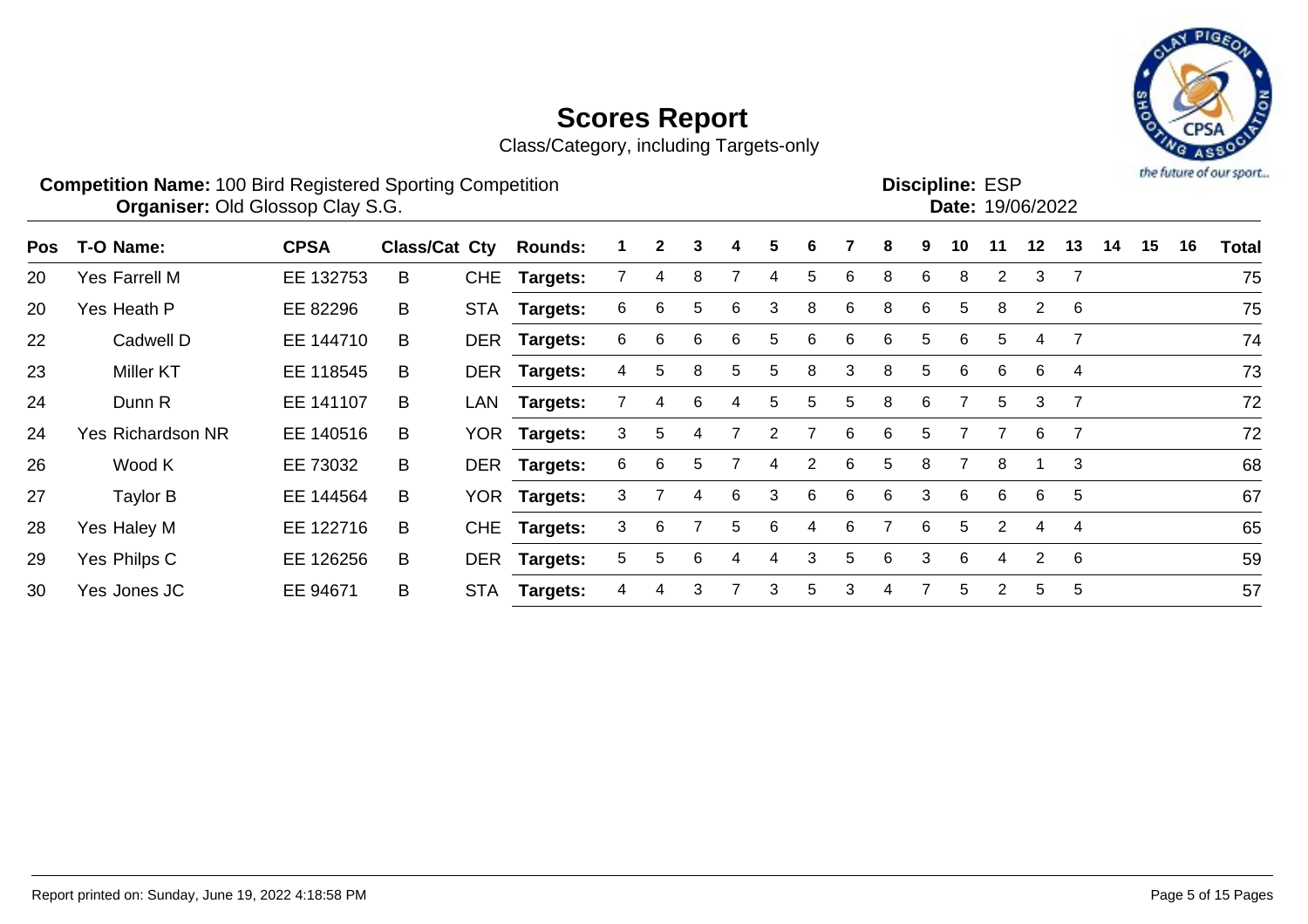Class/Category, including Targets-only

Pos T-O-Name: CPSA Class/Cat Cty Rounds: 1 2 3 4 5 6 7 8 9 10 11 12 13 14 15 16 Total Hart J EE 112288 C LAN **Targets:** 8 7 7 8 5 6 6 4 7 8 5 3 8 82



**Competition Name:** 100 Bird Registered Sporting Competition **EXP EXP Competition EXP Organiser:** Old Glossop Clay S.G. 19/06/2022

**Discipline:**

| $\overline{2}$  | Jones DI          | EE 142448 | $\mathsf{C}$ |            | YOR Targets:    |                       |                | 8 | 6 | 3              | 7 | 4  | 5 | 5              | 8               | 8              | 7              | 6              | 81 |
|-----------------|-------------------|-----------|--------------|------------|-----------------|-----------------------|----------------|---|---|----------------|---|----|---|----------------|-----------------|----------------|----------------|----------------|----|
| 3               | Wragg D           | EE 34044  | $\mathsf{C}$ | <b>DER</b> | <b>Targets:</b> | 4                     |                |   |   | 6              |   | 5  |   | 6              |                 |                | 2              | 6              | 78 |
| 4               | Power S           | EE 141859 | C            | LAN        | <b>Targets:</b> | 6                     | 6              |   |   | $\overline{2}$ | 6 | 5  | 8 | 5              | 8               | $\overline{7}$ | $\overline{2}$ | 8              | 77 |
| 5               | Yes Baguley P     | EE 106136 | $\mathsf{C}$ | <b>CHE</b> | <b>Targets:</b> | 5.                    | 5              | 5 | 8 | 4              | 6 | 5  | 6 | 5              |                 |                | 6              | 5              | 74 |
| 5               | Yes Bratt AC      | EE 139378 | C            | <b>CHE</b> | <b>Targets:</b> | 5.                    |                | 5 | 6 | 5              | 6 | 5. | 6 | 6              |                 |                | 4              | 5              | 74 |
| $\overline{7}$  | Yes Hill G        | EE 119048 | $\mathsf{C}$ | LAN        | <b>Targets:</b> | $\mathbf{2}^{\prime}$ |                |   |   | 5              | 8 | 6  | 6 | 6              | 6               | 4              | 4              | 5              | 73 |
| $\overline{7}$  | Pattison M        | EE 133097 | $\mathsf{C}$ | <b>CHE</b> | <b>Targets:</b> | 6                     | 6              | 5 |   | 5              | 8 | 4  | 7 | 8              | 4               | $\overline{2}$ | 4              | $\overline{7}$ | 73 |
| 9               | Hill P            | EE 119047 | $\mathsf{C}$ | LAN        | <b>Targets:</b> | 8                     |                | 6 | 8 | 3              | 5 | 6  | 4 | 5              | 8               | 7              | 2              | $\overline{2}$ | 71 |
| 9               | Houghton N        | EE 143284 | $\mathsf{C}$ | LAN        | <b>Targets:</b> | $\overline{2}$        | 4              | 6 |   | 4              |   |    | 8 |                |                 | 6              | 5              | $\overline{7}$ | 71 |
| 11              | <b>Highley DA</b> | EE 140213 | $\mathbf C$  |            | YOR Targets:    | 4                     | 5 <sup>5</sup> | 6 |   | 6              |   | 6  | 7 | 7              | 6               | 5              | 3              | 6              | 69 |
| 12 <sub>2</sub> | Yes Warner G      | EE 144629 | $\mathsf{C}$ | LAN        | <b>Targets:</b> | 5.                    | 8              |   | 4 | 2              | 6 |    | 6 | 5              |                 | 6              | 3              | 4              | 67 |
| 13              | <b>Bradley A</b>  | EE 146446 | $C^*$        | <b>CHE</b> | <b>Targets:</b> | 4                     | 4              | 3 | 6 | 5              |   | 6  | 7 | 6              | 3               | 8              | $\overline{2}$ | 4              | 65 |
| 13              | <b>Gillies N</b>  | EE 137325 | $\mathsf{C}$ |            | YOR Targets:    | 6                     | 5              | 5 | 8 | 4              | 5 | 6  | 6 | 4              | 6               | $\overline{2}$ | 4              | $\overline{4}$ | 65 |
| 13              | Sprowell A        | EE 141489 | $\mathsf{C}$ | LAN        | <b>Targets:</b> | 0                     | 4              |   |   | 3              |   | 6  | 8 | $\overline{7}$ | 5               | 4              | 6              | $\overline{7}$ | 65 |
| 16              | Yes Allsebrook SP | EE 140702 | $\mathsf{C}$ | <b>NOT</b> | Targets:        | 4                     | 6              | 6 | 4 | 3              | 6 | 5. | 5 | 8              | $5\phantom{.0}$ | 5              | 4              | 3              | 64 |
| 16              | Yes Corke S       | EE 141355 | C            | <b>STA</b> | Targets:        |                       | 5              | 5 | 6 | 3              | 4 | 6  | 3 |                | 5               | 4              | 5              | 4              | 64 |
|                 |                   |           |              |            |                 |                       |                |   |   |                |   |    |   |                |                 |                |                |                |    |

Gombos P EE 87693 C LAN **Targets:** 7 5 5 5 4 6 6 5 3 6 6 3 3 64

Haworth P EE 125393 C LAN **Targets:** 6 5 6 6 4 4 5 7 3 5 1 4 7 63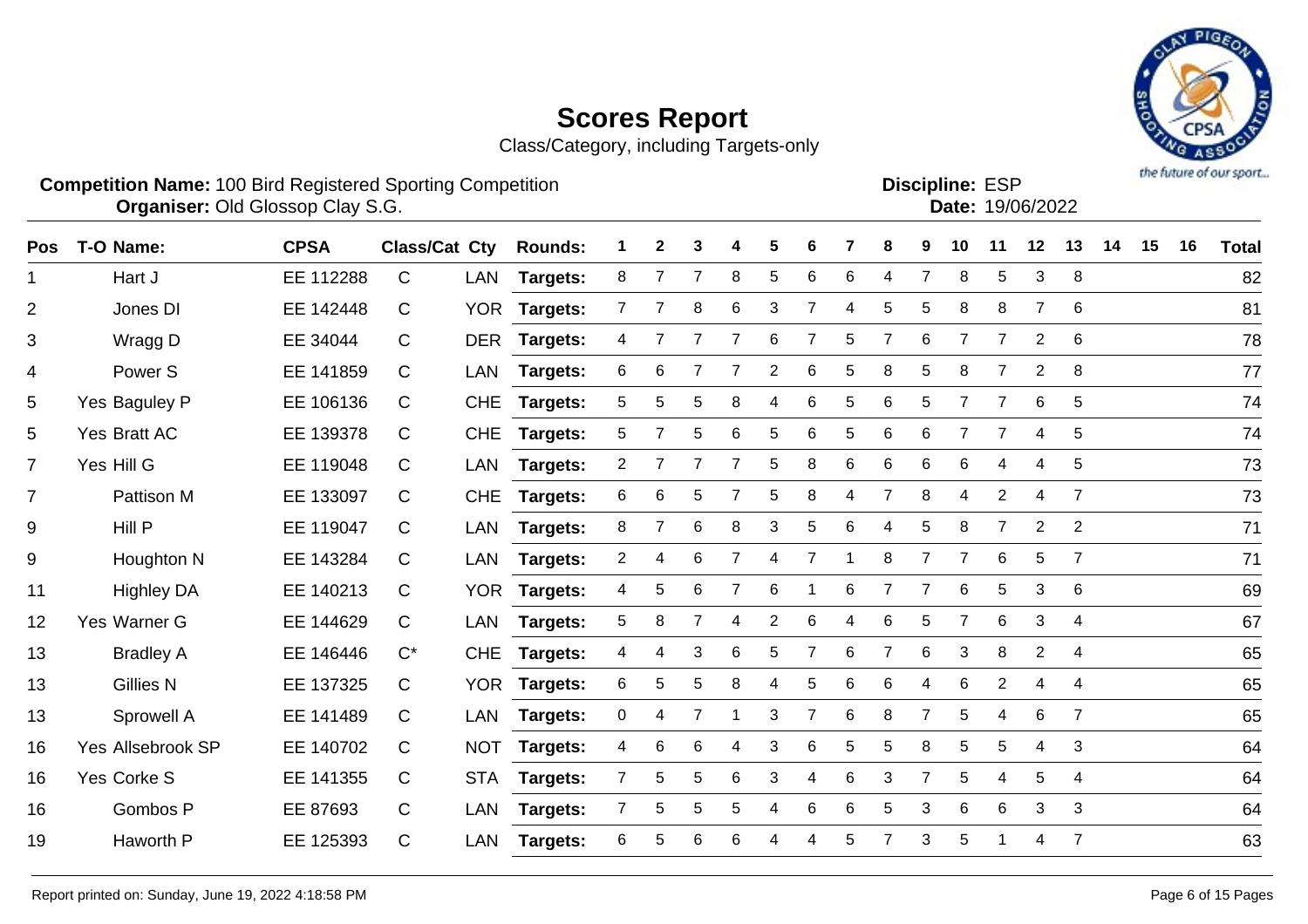Class/Category, including Targets-only



#### **Competition Name:** 100 Bird Registered Sporting Competition **EXP EXP Competition EXP Organiser:** Old Glossop Clay S.G. 19/06/2022 Discipline: ESP<br>Date: 19/06/2022

| Pos | T-O Name:             | <b>CPSA</b> | Class/Cat Cty      | <b>Rounds:</b> |                       | $\mathbf{2}$ | 3        | 4  | 5 | 6 |    | 8  | 9             | 10          | 11 | 12 <sub>2</sub> | 13             | 14 | 15 | 16 | <b>Total</b> |
|-----|-----------------------|-------------|--------------------|----------------|-----------------------|--------------|----------|----|---|---|----|----|---------------|-------------|----|-----------------|----------------|----|----|----|--------------|
| 20  | <b>Yes Townsend K</b> | EE 137864   | C                  | NFK Targets:   | 5.                    | b.           | 6        | 5  | 5 | 5 | 3  | 5  |               | 4           | 3  |                 |                |    |    |    | 61           |
| 21  | Duroe D               | EE 143024   | C                  | DER Targets:   | 5.                    | 5.           | 5        | 5  | 3 | 5 | 4  | 8  | 4             | 5           | 4  | $\mathbf{0}$    | -6             |    |    |    | 59           |
| 21  | Samworth A            | EE 142272   | C                  | CHE Targets:   | 5.                    | b.           |          | 6  | 4 | 3 | 6. | 5  | 3             | 4           | 3  | 5               | 3              |    |    |    | 59           |
| 23  | Sutherill P           | EE 145370   | C                  | DER Targets:   | 2                     | 6            |          | 4  | 3 | 4 | 6  | 5. | 6             | 4           | 5  | 3               | 3              |    |    |    | 58           |
| 24  | Yes Ellman L          | EE 68704    | $\mathsf{C}$       | CHE Targets:   | 3.                    | 3            |          | 6  | 5 | 5 | 3  |    | 3             | 6           | 5  | 2               | - 7            |    |    |    | 56           |
| 25  | Southwood AF          | EE 145423   | $\mathsf{C}$       | MER Targets:   | 4                     |              | 3        |    | 3 | 5 | 3  |    |               | $\Omega$    | 5  |                 | 5              |    |    |    | 51           |
| 26  | <b>Heaford JNT</b>    | EE 142346   | C                  | CHE Targets:   | 3.                    |              |          | 6  | 3 |   | 6  | 3  | 6             | 4           | 2  | $\Omega$        | 5              |    |    |    | 47           |
| 27  | Yes Unwin D           | EE 146427   | $C^*$              | YOR Targets:   | 4                     | 5.           | 6        | 3  | 4 | 3 |    | 3  | $\mathcal{P}$ | 4           | 3  | 2               | -2             |    |    |    | 45           |
| 28  | Yes Hunt WH           | EE 145389   | $\mathsf{C}$       | DER Targets:   |                       | 3            | 5        | 5. | 3 |   | 5. | 5  | 5.            | $\Omega$    | 3  | 2               | 5              |    |    |    | 43           |
| 29  | Yes Unwin R           | EE 146428   | $\mathrm{C}^\star$ | YOR Targets:   | $\mathbf{2}^{\prime}$ |              |          |    | 3 | 3 | 5. |    |               | $\mathbf 4$ | 2  | $\overline{2}$  | $\overline{2}$ |    |    |    | 40           |
| 30  | Yes Firn F            | EE 146904   | $C^*$              | YOR Targets:   | 3                     |              | $\Omega$ | 2  | 2 |   | 3  | 6  | 4             | 3           | 2  | 2               | -3             |    |    |    | 39           |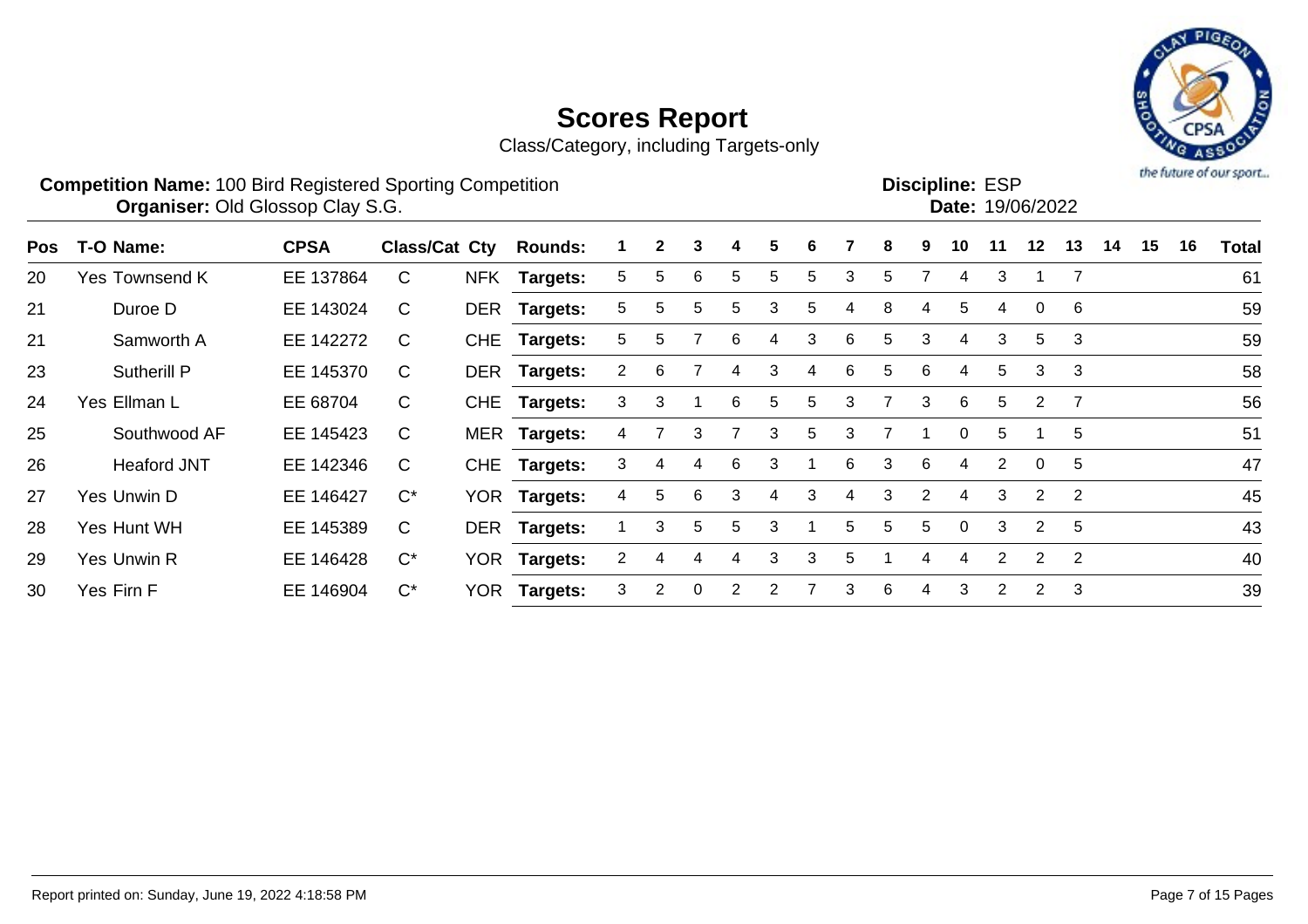

|                | <b>Competition Name: 100 Bird Registered Sporting Competition</b><br><b>Organiser: Old Glossop Clay S.G.</b> |             |               |      |                |   |              |          |                |    |   |    |    |   | <b>Discipline: ESP</b> |    | Date: 19/06/2022 |               |    |    |    | the future of our sport |
|----------------|--------------------------------------------------------------------------------------------------------------|-------------|---------------|------|----------------|---|--------------|----------|----------------|----|---|----|----|---|------------------------|----|------------------|---------------|----|----|----|-------------------------|
| <b>Pos</b>     | T-O Name:                                                                                                    | <b>CPSA</b> | Class/Cat Cty |      | <b>Rounds:</b> |   | $\mathbf{2}$ | 3        | 4              | 5. | 6 |    | 8  | 9 | 10                     | 11 | 12               | 13            | 14 | 15 | 16 | Total                   |
|                | Taylor B                                                                                                     | EE 144564   | <b>CLT</b>    | YOR. | Targets:       | 3 |              | 4        | -6             | 3  | 6 | -6 | -6 | 3 | 6                      | 6  | 6                | 5             |    |    |    | 67                      |
| $\overline{2}$ | Southwood AF                                                                                                 | EE 145423   | <b>CLT</b>    |      | MER Targets:   | 4 |              | 3        |                | 3  | 5 | 3  |    |   | $\overline{0}$         | 5  |                  | -5            |    |    |    | 51                      |
| 3              | Yes Hunt WH                                                                                                  | EE 145389   | <b>CLT</b>    |      | DER Targets:   |   | 3            | 5        | 5              | 3  |   | 5  | 5  | 5 | 0                      | 3  | 2                | -5            |    |    |    | 43                      |
| 4              | <b>Yes Unwin R</b>                                                                                           | EE 146428   | <b>CLT</b>    | YOR. | Targets:       | 2 | 4            | 4        | 4              | 3  | 3 | 5  |    | 4 | 4                      |    | $\mathcal{P}$    | $\mathcal{P}$ |    |    |    | 40                      |
| 5              | Yes Firn F                                                                                                   | EE 146904   | <b>CLT</b>    | YOR  | Targets:       | 3 | 2            | $\Omega$ | $\overline{2}$ |    |   | 3  | 6  | 4 | 3                      |    |                  | -3            |    |    |    | 39                      |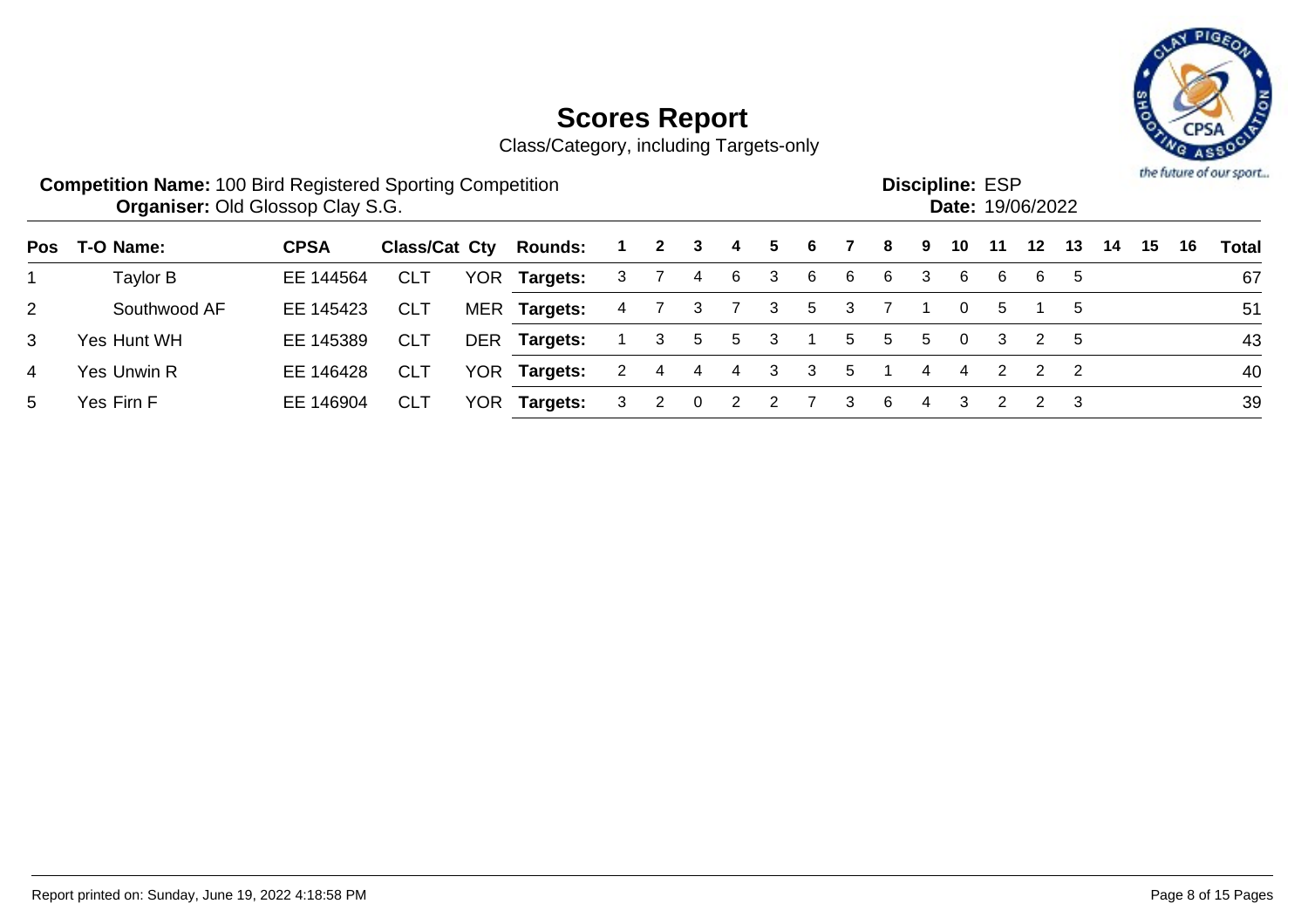

|                | <b>Competition Name: 100 Bird Registered Sporting Competition</b> | <b>Organiser: Old Glossop Clay S.G.</b> |               |            |                |                      |              |   |    |    |   |    |    |   | <b>Discipline: ESP</b><br>Date: 19/06/2022 |    |         |    |    |    |    | the future of our sport |
|----------------|-------------------------------------------------------------------|-----------------------------------------|---------------|------------|----------------|----------------------|--------------|---|----|----|---|----|----|---|--------------------------------------------|----|---------|----|----|----|----|-------------------------|
| <b>Pos</b>     | T-O Name:                                                         | <b>CPSA</b>                             | Class/Cat Cty |            | <b>Rounds:</b> |                      | $\mathbf{2}$ | 3 | 4  | 5  | 6 |    | 8  | 9 | 10                                         | 11 | $12 \,$ | 13 | 14 | 15 | 16 | <b>Total</b>            |
|                | <b>Smalley CE</b>                                                 | EE 141352                               | <b>LDY</b>    | <b>NOT</b> | Targets:       | 3                    | 5            | 8 |    | 6  | 5 | -6 |    | 8 |                                            | 5  | 6       | 5  |    |    |    | 78                      |
| 2              | Yes Bratt AC                                                      | EE 139378                               | LDY           |            | CHE Targets:   | 5.                   |              | 5 | -6 | 5  | 6 | 5  | 6  | 6 |                                            |    | 4       | 5  |    |    |    | 74                      |
| 3              | Yes Hill G                                                        | EE 119048                               | LDY           | LAN        | Targets:       |                      |              |   |    | 5. | 8 | 6  | -6 | 6 | -6                                         | 4  | 4       | -5 |    |    |    | 73                      |
| $\overline{4}$ | Sprowell A                                                        | EE 141489                               | LDY           | LAN        | Targets:       | 0                    | 4            |   |    | 3  |   | -6 | 8  |   | 5                                          | 4  | 6       |    |    |    |    | 65                      |
| 5              | Sutherill P                                                       | EE 145370                               | LDY           | <b>DER</b> | Targets:       | $\mathbf{2}^{\circ}$ | 6            |   | 4  | 3  | 4 | 6  | 5  | 6 | 4                                          | 5  | 3       | -3 |    |    |    | 58                      |
| 6              | Yes Unwin R                                                       | EE 146428                               | LDY           | YOR        | Targets:       |                      |              |   |    | 3  | З | 5  |    |   |                                            |    | 2       | 2  |    |    |    | 40                      |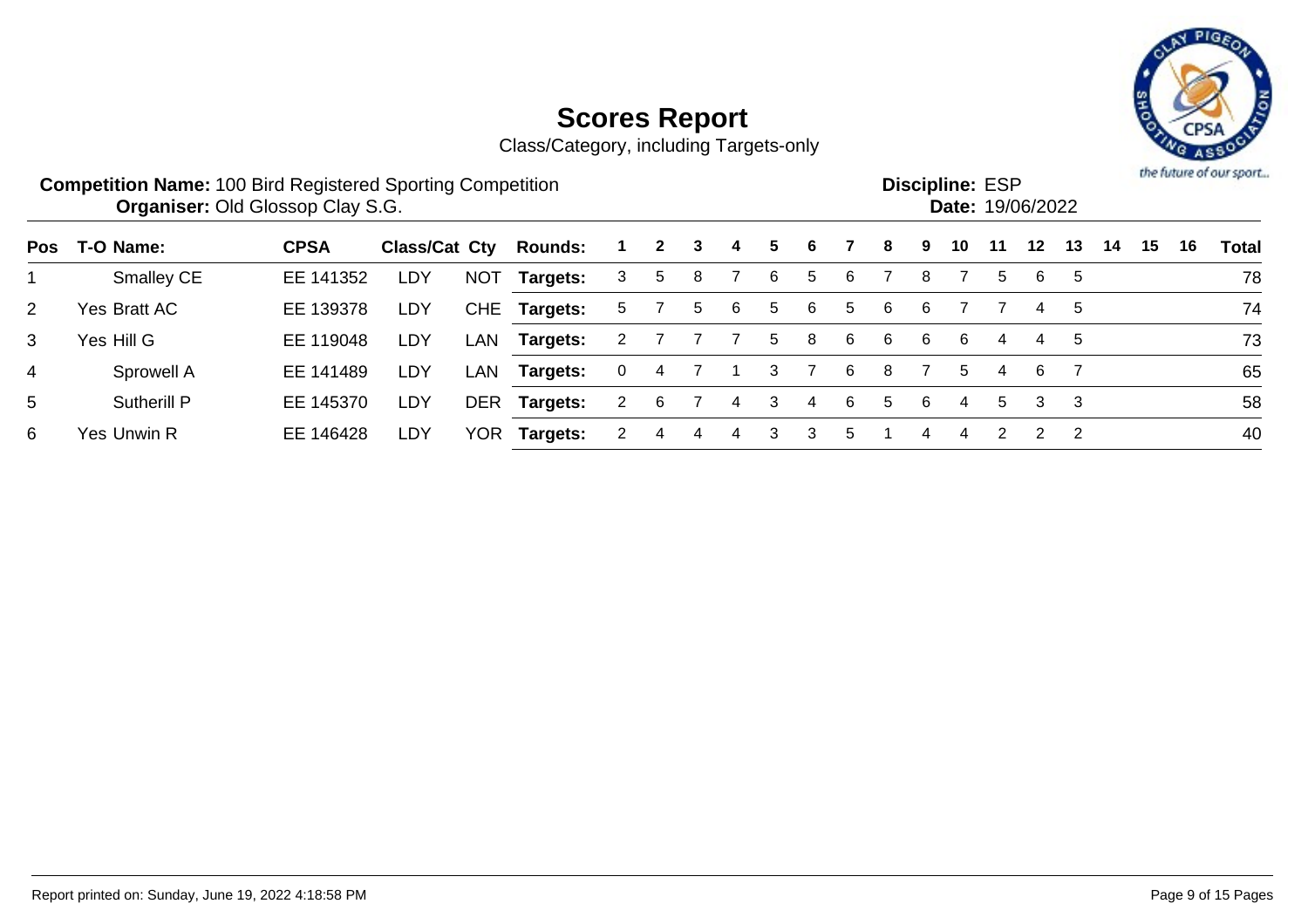

| <b>Competition Name: 100 Bird Registered Sporting Competition</b><br><b>Organiser: Old Glossop Clay S.G.</b> |             |                                                              |  |  |  |  |  |  |  |  | <b>Discipline: ESP</b> | <b>Date: 19/06/2022</b> |  |  | the future of our sport |
|--------------------------------------------------------------------------------------------------------------|-------------|--------------------------------------------------------------|--|--|--|--|--|--|--|--|------------------------|-------------------------|--|--|-------------------------|
| Pos T-O Name:                                                                                                | <b>CPSA</b> | Class/Cat Cty Rounds: 1 2 3 4 5 6 7 8 9 10 11 12 13 14 15 16 |  |  |  |  |  |  |  |  |                        |                         |  |  | <b>Total</b>            |

| гvэ            | - סווואו ט־י       | אט זט     | UIASSIVAL VIY |            | nuullus.        |                |                |                |                |   |   |   |                |                |                |                |                |                |  | ι νιαι |
|----------------|--------------------|-----------|---------------|------------|-----------------|----------------|----------------|----------------|----------------|---|---|---|----------------|----------------|----------------|----------------|----------------|----------------|--|--------|
|                | Gray PJ            | EE 103289 | <b>SNR</b>    |            | CAM Targets:    | 8              | 8              | 8              | 8              | 6 | 8 | 5 | 8              | 8              | 8              | 8              | 8              | 8              |  | 99     |
| $\overline{2}$ | Davies GN          | WW 1033   | <b>SNR</b>    |            | WDB Targets:    | $\overline{7}$ | $\overline{7}$ | 8              | 8              | 6 | 8 | 6 | 8              | 8              | 8              | $\overline{7}$ | 8              | 8              |  | 97     |
| 2              | Heath GM           | EE 82297  | <b>SNR</b>    | <b>STA</b> | <b>Targets:</b> | 8              | 8              | 8              | 8              | 6 | 8 | 6 | 8              | $\overline{7}$ | 8              | 8              | 6              | 8              |  | 97     |
| $\overline{4}$ | <b>Fisher M</b>    | EE 127612 | <b>SNR</b>    |            | DER Targets:    | $\overline{7}$ | 8              | 8              | 8              | 6 | 8 | 6 | 8              | 8              | 6              | 8              | $\overline{7}$ | 8              |  | 96     |
| 5              | Weston T           | EE 103243 | <b>SNR</b>    |            | DER Targets:    | $\overline{7}$ | 8              | 8              |                | 5 |   | 6 | 8              | 8              | 8              | $\overline{7}$ |                | 8              |  | 94     |
| 6              | Jackson LJ         | EE 116749 | <b>SNR</b>    |            | DUR Targets:    | 8              |                |                | 8              | 6 | 8 | 6 | 8              | 8              | 6              | $\overline{7}$ | 6              | 8              |  | 93     |
| $\overline{7}$ | Walker G           | EE 136452 | <b>SNR</b>    | <b>DUR</b> | <b>Targets:</b> | $\overline{7}$ | 6              |                | 7              | 6 | 8 | 6 | 8              | 8              | 8              | 8              | 5              | $\overline{7}$ |  | 91     |
| 8              | Hunt C             | EE 117355 | <b>SNR</b>    | DER        | Targets:        | 7              | 8              | 8              |                | 5 | 8 | 5 | $\overline{7}$ | 8              | $\overline{7}$ | 6              | 6              | 8              |  | 90     |
| 9              | <b>Brown A</b>     | EE 140993 | <b>SNR</b>    |            | DER Targets:    | $\overline{7}$ | $\overline{7}$ | 6              |                | 5 |   | 6 | $\overline{7}$ | 8              | 8              | 8              | 5              | 8              |  | 89     |
| 9              | Fox S              | EE 71918  | <b>SNR</b>    |            | NOT Targets:    | 6              | 8              | 8              | 7              | 6 | 8 | 5 | 8              | $\overline{7}$ | 8              | 8              | 3              | $\overline{7}$ |  | 89     |
| $9\,$          | Roe S              | EE 107743 | <b>SNR</b>    |            | DER Targets:    | 8              | 5              | 8              | $\overline{7}$ | 6 | 8 | 6 | 8              | 8              | 8              | 5              | 6              | 6              |  | 89     |
| 12             | Frost P            | EE 133543 | <b>SNR</b>    |            | YOR Targets:    | 8              | 8              | 5              | $\overline{7}$ | 6 | 8 | 5 | 6              | 5              | $\overline{7}$ | 8              | $\overline{7}$ | 8              |  | 88     |
| 12             | Miller TW          | EE 116766 | <b>SNR</b>    |            | DER Targets:    | 6              | 6              | 8              | 5              | 6 | 7 | 6 | 8              | 8              | 8              | 6              | $\overline{7}$ | $\overline{7}$ |  | 88     |
| 12             | Wood Jnr K         | EE 122667 | <b>SNR</b>    | DER        | <b>Targets:</b> | 5              | 5              | $\overline{7}$ | 8              | 6 | 7 | 6 | 8              |                | 6              | 8              | 8              | $\overline{7}$ |  | 88     |
| 15             | Pantlin M          | EE 140003 | <b>SNR</b>    | LAN        | Targets:        | 7              | 6              | 8              | 8              | 5 | 8 | 5 | 8              | 6              | 6              | 8              | 6              | 6              |  | 87     |
| 15             | Yes Thomas IT      | EE 141008 | <b>SNR</b>    | <b>CHE</b> | <b>Targets:</b> | 8              | 8              | 6              | 5              | 5 |   | 6 | 8              | 7              | $\overline{7}$ | 8              | 6              | 6              |  | 87     |
| 17             | Earl AM            | EE 141075 | <b>SNR</b>    | <b>CHE</b> | Targets:        | $\mathbf{7}$   | 8              | 5              | 8              | 5 | 7 | 6 | 6              | 8              | 6              | 8              | 5              | $\overline{7}$ |  | 86     |
| 17             | Yes Law CJ         | EE 99394  | <b>SNR</b>    | <b>YOR</b> | <b>Targets:</b> | 8              | 6              | 8              | 8              | 6 |   | 6 | 7              | 6              | $\overline{7}$ | 5              | 5              | $\overline{7}$ |  | 86     |
| 19             | <b>Bromfield G</b> | EE 132054 | <b>SNR</b>    |            | DER Targets:    | 5              | 6              | 8              | 8              | 6 |   | 6 | 8              |                | 8              | 5              | 5              | $\,6$          |  | 85     |
|                |                    |           |               |            |                 |                |                |                |                |   |   |   |                |                |                |                |                |                |  |        |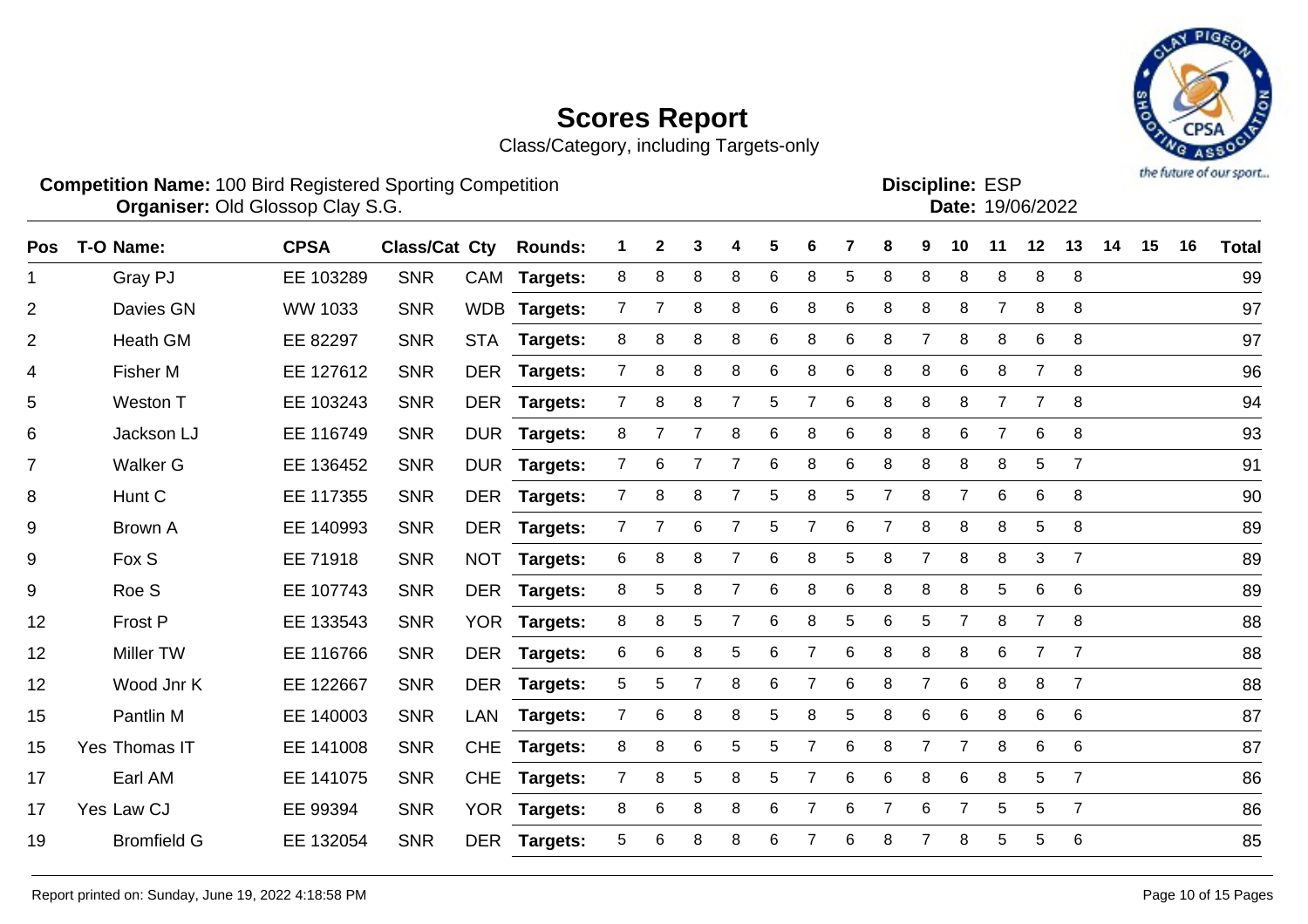Class/Category, including Targets-only



14 15 16 Total

|    | <b>Competition Name: 100 Bird Registered Sporting Competition</b> | <b>Organiser: Old Glossop Clay S.G.</b> |     |                                                     |  |  |  |  | <b>Discipline: ESP</b><br><b>Date: 19/06/2022</b> |  |  |
|----|-------------------------------------------------------------------|-----------------------------------------|-----|-----------------------------------------------------|--|--|--|--|---------------------------------------------------|--|--|
|    | Pos T-O Name:                                                     | <b>CPSA</b>                             |     | Class/Cat Cty Rounds: 1 2 3 4 5 6 7 8 9 10 11 12 13 |  |  |  |  |                                                   |  |  |
| 19 | <b>Gration RD</b>                                                 | EE 142300                               | SNR | YOR Targets: 7 5 6 7 6 8 6 8 6 7 7 6 6              |  |  |  |  |                                                   |  |  |

| 19 | <b>Gration RD</b>   | EE 142300 | <b>SNR</b> | <b>YOR</b> | <b>Targets:</b> |   | 5 | 6              |   | 6     | 8 | 6               | 8 | 6 |                |   | 6              | 6              | 85 |
|----|---------------------|-----------|------------|------------|-----------------|---|---|----------------|---|-------|---|-----------------|---|---|----------------|---|----------------|----------------|----|
| 19 | Williams L          | EE 138183 | <b>SNR</b> | <b>CHE</b> | Targets:        | 8 | 8 | 4              |   | 5     | 6 | 5               |   | 7 | 8              | 8 | 5              | $\overline{7}$ | 85 |
| 22 | Jones A             | EE 113535 | <b>SNR</b> | WAL        | <b>Targets:</b> | 8 | 5 |                |   | 5     |   | 5               |   |   | 7              | 8 | 6              | 5              | 84 |
| 23 | <b>Bettney W</b>    | EE 142977 | <b>SNR</b> | <b>DER</b> | Targets:        |   |   |                | 6 | 2     | 6 | 6               | 8 |   | 8              | 6 | 4              | 8              | 82 |
| 23 | Firth P             | EE 142068 | <b>SNR</b> | <b>YOR</b> | <b>Targets:</b> | 6 | 8 | 6              | 5 | 5     |   | 5               |   | 7 | 7              | 5 | 7              | $\overline{7}$ | 82 |
| 23 | <b>Holding ST</b>   | EE 142680 | <b>SNR</b> | <b>CHE</b> | <b>Targets:</b> | 8 | 8 | $\overline{7}$ | 8 | 4     |   | 6               |   | 6 | 5              |   | 3              | 6              | 82 |
| 23 | Yes Wisternoff V    | EE 142446 | <b>SNR</b> | <b>DER</b> | <b>Targets:</b> | 4 | 8 | 5              | 5 | 5     | 8 | 5               |   | 8 | 8              | 8 | $\overline{7}$ | 4              | 82 |
| 27 | Barnes AC           | EE 119611 | <b>SNR</b> | <b>DER</b> | <b>Targets:</b> | 6 | 7 | 8              | 5 | 6     | 5 | 6               | 8 | 7 | 5              | 4 | 8              | 6              | 81 |
| 27 | Davies G            | EE 140600 | <b>SNR</b> | <b>DER</b> | <b>Targets:</b> | 8 | 7 | 8              |   | 4     | 8 | 3               | 8 | 6 | 8              | 5 | 5              | 4              | 81 |
| 27 | Jones DI            | EE 142448 | <b>SNR</b> | <b>YOR</b> | <b>Targets:</b> | 7 |   | 8              | 6 | 3     |   | 4               | 5 | 5 | 8              | 8 | $\overline{7}$ | 6              | 81 |
| 27 | Palmer <sub>R</sub> | EE 138677 | <b>SNR</b> | <b>NOT</b> | Targets:        | 4 |   | 7              | 8 | $\,6$ | 5 | $6\phantom{1}6$ | 8 |   | 7              | 4 | 5              | $\overline{7}$ | 81 |
| 27 | Roe J               | EE 125519 | <b>SNR</b> | <b>DER</b> | <b>Targets:</b> | 3 |   | 6              | 8 | 5     | 5 | 6               | 8 |   | 7              | 6 | 6              | $\overline{7}$ | 81 |
| 27 | Williams T          | EE 123900 | <b>SNR</b> | <b>DER</b> | <b>Targets:</b> | 8 | 6 | 6              | 5 | 5     | 8 | 6               | 8 | 6 | 5              |   | 4              | $\overline{7}$ | 81 |
| 33 | Colclough M         | EE 126474 | <b>SNR</b> | <b>CHE</b> | <b>Targets:</b> | 5 | 6 | 7              | 8 | 5     | 5 | 6               | 6 | 6 | 8              | 6 | 6              | 6              | 80 |
| 33 | Yes Griffith MP     | EE 135017 | <b>SNR</b> | <b>YOR</b> | <b>Targets:</b> |   | 8 |                |   | 5     | 5 | 6               |   | 6 |                | 4 | $\overline{7}$ | 4              | 80 |
| 33 | <b>Ibbotson P</b>   | EE 115332 | <b>SNR</b> | LAN        | <b>Targets:</b> | 5 | 8 |                | 6 | 6     | 6 | 6               | 8 | 8 | 5              |   | 7              | 4              | 80 |
| 36 | Yes Edwards I       | EE 121602 | <b>SNR</b> |            | MER Targets:    | 5 |   | 4              |   | 6     |   | 6               | 8 | 6 | 5              | 4 | 8              | 6              | 79 |
| 36 | Evans J             | EE 132037 | <b>SNR</b> | <b>DER</b> | <b>Targets:</b> |   |   |                | 6 | 4     |   | 6               |   | 5 | 6              | 6 | 5              | 6              | 79 |
| 36 | Newton I            | EE 141122 | <b>SNR</b> | LAN        | <b>Targets:</b> | 6 | 5 | 6              | 8 | 6     | 5 | 4               |   | 5 | $\overline{7}$ | 6 | 8              | 6              | 79 |
|    |                     |           |            |            |                 |   |   |                |   |       |   |                 |   |   |                |   |                |                |    |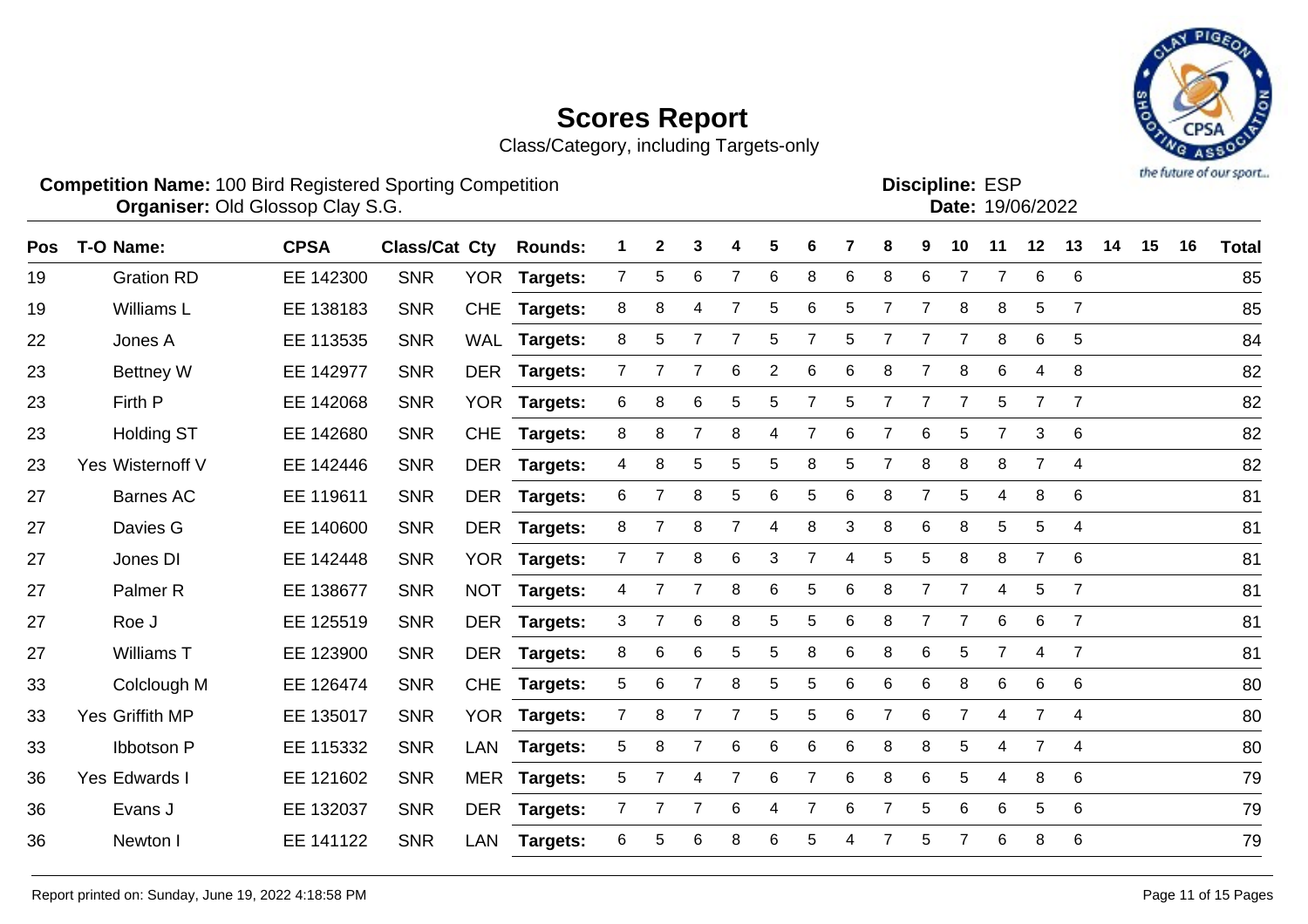Class/Category, including Targets-only



|            |                      | <b>Competition Name: 100 Bird Registered Sporting Competition</b><br>Organiser: Old Glossop Clay S.G. |                      |            |                |   |              |   |   |             |   |    |   |             |    | <b>Discipline: ESP</b> | Date: 19/06/2022 |                |    |    |    | <b>Print Lindshirts At A Print Advanced</b> |
|------------|----------------------|-------------------------------------------------------------------------------------------------------|----------------------|------------|----------------|---|--------------|---|---|-------------|---|----|---|-------------|----|------------------------|------------------|----------------|----|----|----|---------------------------------------------|
| <b>Pos</b> | T-O Name:            | <b>CPSA</b>                                                                                           | <b>Class/Cat Cty</b> |            | <b>Rounds:</b> |   | $\mathbf{2}$ | 3 | 4 | 5.          | 6 |    | 8 | 9           | 10 | 11                     | $12 \,$          | 13             | 14 | 15 | 16 | <b>Total</b>                                |
| 39         | <b>Yes Barnes NJ</b> | EE 119618                                                                                             | <b>SNR</b>           | <b>DER</b> | Targets:       | 5 | 6            | 6 |   | $5^{\circ}$ |   | 6  |   | 5.          | 5  |                        | 6                | - 6            |    |    |    | 78                                          |
| 39         | Firn WJ              | EE 139478                                                                                             | <b>SNR</b>           | <b>YOR</b> | Targets:       | 6 | 6            |   | 4 | 5           | 6 | 5. | 8 | 6.          |    | 5.                     |                  | 6              |    |    |    | 78                                          |
| 39         | Tickle C             | EE 142524                                                                                             | <b>SNR</b>           | LAN        | Targets:       |   | 5.           | 5 |   | 4           | 6 | 6  |   | 5.          |    |                        | 5                |                |    |    |    | 78                                          |
| 42         | Hampson D            | EE 139404                                                                                             | <b>SNR</b>           | LAN        | Targets:       |   | 6            | 8 | 8 | 5           |   | 6  | 8 |             | 6  | 8                      | 2                | - 6            |    |    |    | 77                                          |
| 42         | Power <sub>S</sub>   | EE 141859                                                                                             | <b>SNR</b>           | LAN        | Targets:       | 6 | 6            |   |   | 2           | 6 | 5  | 8 | $5^{\circ}$ | 8  |                        | 2                | $_{\rm 8}$     |    |    |    | 77                                          |
| 42         | Sprowell T           | EE 141490                                                                                             | <b>SNR</b>           | LAN        | Targets:       | 8 | 8            | 8 | 6 | 5           | 8 | 4  | 5 | 6           |    | 4                      |                  | - 6            |    |    |    | 77                                          |
| 42         | Yes Wisternoff S     | EE 142445                                                                                             | <b>SNR</b>           | <b>DER</b> | Targets:       | 5 | 8            | 8 | 5 | 3           | 6 | 5  | 8 | 6           |    |                        |                  | 5              |    |    |    | 77                                          |
| 46         | Yes Farrell M        | EE 132753                                                                                             | <b>SNR</b>           | CHE        | Targets:       |   | 4            | 8 |   | 4           | 5 | 6  | 8 | -6          | 8  | 2                      | 3                | $\overline{7}$ |    |    |    | 75                                          |
|            |                      |                                                                                                       |                      |            |                |   |              |   |   |             |   |    |   |             |    |                        |                  |                |    |    |    |                                             |

Yes Richardson NR EE 140516 SNR YOR **Targets:** 3 5 4 7 2 7 6 6 5 7 7 6 7 72

Yes Flint S G EE 86701 SNR DER **Targets:** 6 7 7 3 4 5 5 7 7 7 4 3 6 71

Houghton N EE 143284 SNR LAN **Targets:** 2 4 6 7 4 7 1 8 7 7 6 5 7 71

 Yes Hunt R EE 104094 SNR DER **Targets:** 8 5 7 6 3 7 4 7 7 4 2 7 3 70 Walker DI EE 118087 SNR MER **Targets:** 2 5 6 7 4 4 6 6 8 8 3 6 5 70

Highley DA EE 140213 SNR YOR **Targets:** 4 5 6 7 6 1 6 7 7 6 5 3 6 69

Bradley A EE 146446 SNR CHE **Targets:** 4 4 3 6 5 7 6 7 6 3 8 2 4 65

 Gillies N EE 137325 SNR YOR **Targets:** 6 5 5 8 4 5 6 6 4 6 2 4 4 65 Yes Haley M EE 122716 SNR CHE **Targets:** 3 6 7 5 6 4 6 7 6 5 2 4 4 65

| 39 | Yes Barnes NJ    | EE 119618 | <b>SNR</b> |     | DER Targets:    | 5           | 6  | 6  |   | 5  |   | 6  |   | 5 | 5. |                | 6              | -6  | 78 |
|----|------------------|-----------|------------|-----|-----------------|-------------|----|----|---|----|---|----|---|---|----|----------------|----------------|-----|----|
| 39 | Firn WJ          | EE 139478 | <b>SNR</b> |     | YOR Targets:    | 6           | 6  |    | 4 | 5. | 6 | 5  | 8 | 6 |    | 5              |                | - 6 | 78 |
| 39 | <b>Tickle C</b>  | EE 142524 | <b>SNR</b> | LAN | <b>Targets:</b> | $7^{\circ}$ | 5. | 5  |   | 4  | 6 | 6  |   | 5 |    |                | 5              |     | 78 |
| 42 | Hampson D        | EE 139404 | <b>SNR</b> |     | LAN Targets:    |             | 6  | 8  | 8 | 5. |   | 6  | 8 |   | 6  | 8              | 2              | - 6 | 77 |
| 42 | Power S          | EE 141859 | <b>SNR</b> |     | LAN Targets:    | 6           | 6  |    |   | 2  | 6 | 5. | 8 | 5 | 8  |                | $\overline{2}$ | - 8 | 77 |
| 42 | Sprowell T       | EE 141490 | <b>SNR</b> |     | LAN Targets:    | 8           | 8  | 8  | 6 | 5. | 8 | 4  | 5 | 6 |    | 4              | 2              | - 6 | 77 |
| 42 | Yes Wisternoff S | EE 142445 | <b>SNR</b> |     | DER Targets:    | 5           | 8  | 8  | 5 | 3  | 6 | 5  | 8 | 6 |    |                | 4              | - 5 | 77 |
| 46 | Yes Farrell M    | EE 132753 | <b>SNR</b> |     | CHE Targets:    |             | 4  | 8  |   | 4  | 5 | 6  | 8 | 6 | 8  | $\overline{2}$ | 3              |     | 75 |
| 47 | Cadwell D        | EE 144710 | <b>SNR</b> |     | DER Targets:    | 6           | 6  | -6 | 6 | 5. | 6 | 6  | 6 | 5 | 6  | 5              | 4              |     | 74 |
| 47 | Southwood R      | EE 134992 | <b>SNR</b> |     | MER Targets:    | 3           |    | 5  | 6 | 6  | 8 | 6  | 6 | 8 |    | 5              | 4              | - 6 | 74 |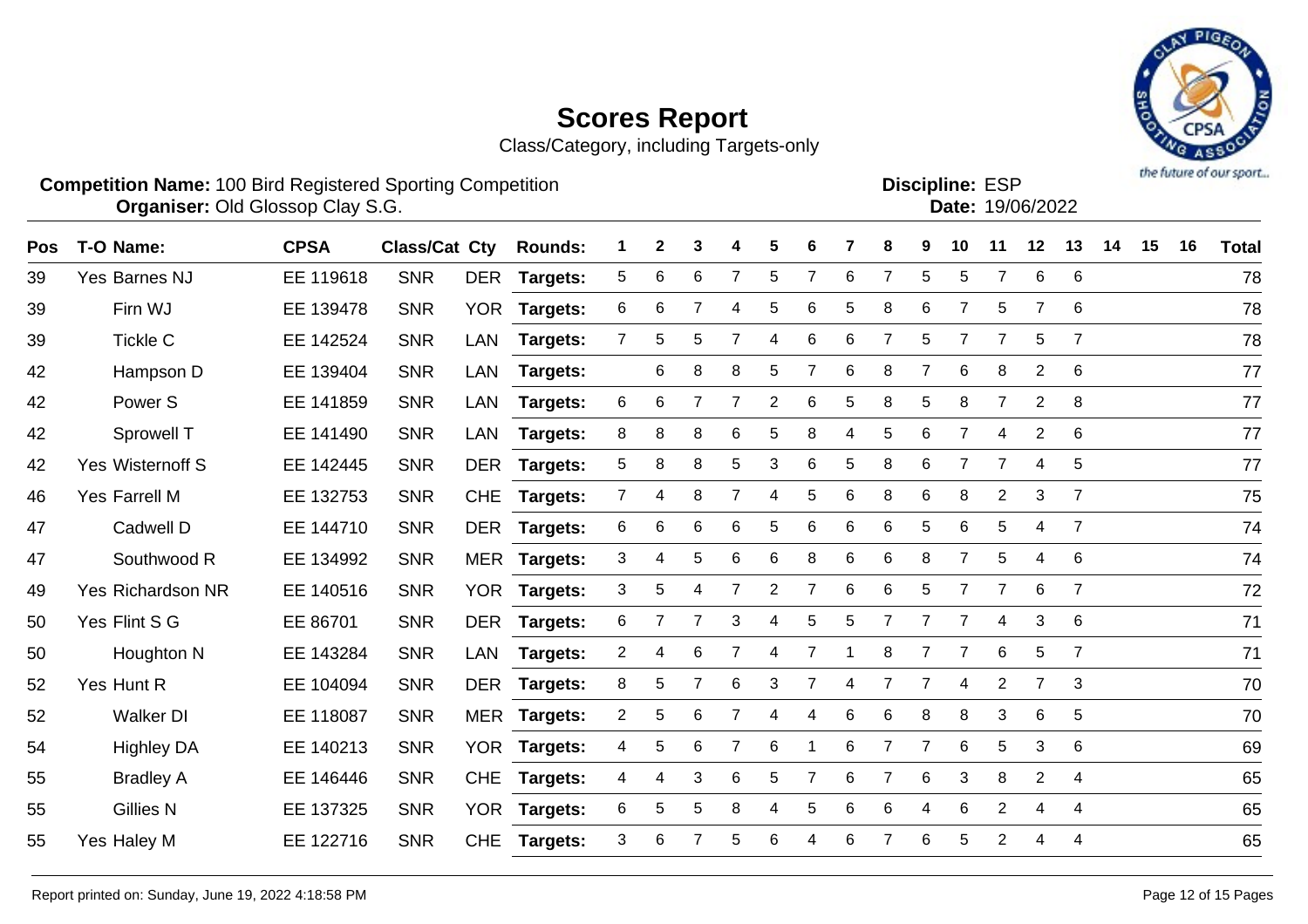

|     | <b>Competition Name: 100 Bird Registered Sporting Competition</b><br><b>Organiser: Old Glossop Clay S.G.</b> |             |               |            |                 |   |              |   |    |   |   |    |    |               | <b>Discipline: ESP</b> |    | <b>Date: 19/06/2022</b> |    |    |    |    | the future of our sport |
|-----|--------------------------------------------------------------------------------------------------------------|-------------|---------------|------------|-----------------|---|--------------|---|----|---|---|----|----|---------------|------------------------|----|-------------------------|----|----|----|----|-------------------------|
| Pos | T-O Name:                                                                                                    | <b>CPSA</b> | Class/Cat Cty |            | <b>Rounds:</b>  |   | $\mathbf{2}$ | 3 | 4  | 5 | 6 |    | 8  | 9             | 10                     | 11 | $12 \,$                 | 13 | 14 | 15 | 16 | Total                   |
| 58  | Yes Corke S                                                                                                  | EE 141355   | <b>SNR</b>    | <b>STA</b> | Targets:        |   | 5            | 5 | 6  | 3 | 4 | 6  | 3  |               | 5                      | 4  | 5                       | 4  |    |    |    | 64                      |
| 58  | Gombos P                                                                                                     | EE 87693    | <b>SNR</b>    | LAN        | Targets:        |   | 5            | 5 | 5  | 4 | 6 | 6  | 5. | 3             | 6                      | 6  | 3                       | -3 |    |    |    | 64                      |
| 60  | Haworth P                                                                                                    | EE 125393   | <b>SNR</b>    | LAN        | Targets:        | 6 | 5            | 6 | 6  | 4 | 4 | 5  |    | 3             | 5                      |    |                         |    |    |    |    | 63                      |
| 61  | Samworth A                                                                                                   | EE 142272   | <b>SNR</b>    |            | CHE Targets:    | 5 | $\mathbf b$  |   | 6  | 4 | 3 | -6 | 5. | 3             | 4                      | 3  | 5                       | -3 |    |    |    | 59                      |
| 62  | <b>Heaford JNT</b>                                                                                           | EE 142346   | <b>SNR</b>    | <b>CHE</b> | <b>Targets:</b> | 3 | 4            | 4 | -6 | 3 |   | 6  | 3  | 6             | 4                      |    | $\Omega$                | 5  |    |    |    | 47                      |
| 63  | Yes Unwin D                                                                                                  | EE 146427   | <b>SNR</b>    | <b>YOR</b> | Targets:        | 4 | 5            | 6 | 3  | 4 | 3 | 4  | 3  | $\mathcal{P}$ | 4                      | 3  | 2                       | -2 |    |    |    | 45                      |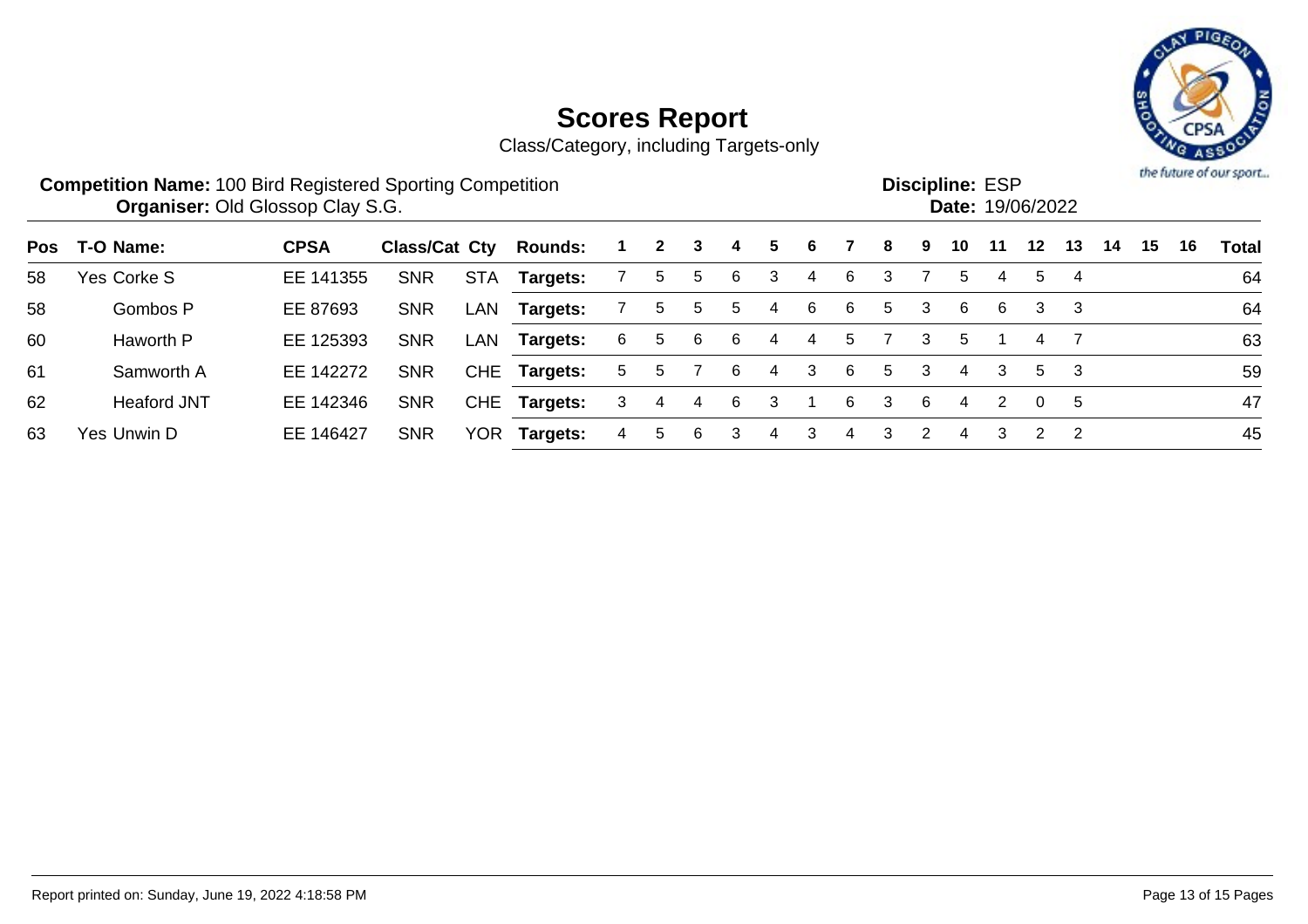Class/Category, including Targets-only



**Competition Name:** 100 Bird Registered Sporting Competition **EXP EXP Competition EXP Organiser:** Old Glossop Clay S.G. 19/06/2022 Discipline: ESP<br>Date: 19/06/2022

| Pos            | T-O Name:     | <b>CPSA</b> | <b>Class/Cat Cty</b> |            | <b>Rounds:</b>  |                | $\mathbf{2}$ | 3              |   | 5 | 6     |   | 8              | 9              | 10             | 11             | $12$           | 13             | 14 | 15 | 16 | <b>Total</b> |
|----------------|---------------|-------------|----------------------|------------|-----------------|----------------|--------------|----------------|---|---|-------|---|----------------|----------------|----------------|----------------|----------------|----------------|----|----|----|--------------|
| 1              | Platts I      | EE 65033    | <b>VET</b>           | <b>DER</b> | Targets:        | 8              | 8            | 8              | 8 | 6 | 8     | 6 | 8              | 8              | 6              | $\overline{7}$ | 8              | 8              |    |    |    | 97           |
| $\overline{2}$ | Yes Bate P    | EE 85393    | <b>VET</b>           |            | DER Targets:    | 6              | 7            | 7              |   | 6 | 8     | 6 | 8              | 6              | 6              | $\overline{7}$ | 5              | 8              |    |    |    | 87           |
| 3              | Moss FA       | EE 69625    | <b>VET</b>           | <b>CHE</b> | <b>Targets:</b> | 8              | 6            | 6              |   | 6 | 8     | 6 | $\overline{7}$ | 4              | 6              | $\overline{7}$ | 6              | $\overline{7}$ |    |    |    | 84           |
| 4              | Hart J        | EE 112288   | <b>VET</b>           | LAN        | <b>Targets:</b> | 8              | 7            | $\overline{7}$ | 8 | 5 | 6     | 6 | 4              | $\overline{7}$ | 8              | 5              | 3              | 8              |    |    |    | 82           |
| 5              | Read AJ       | EE 64203    | <b>VET</b>           | <b>DER</b> | <b>Targets:</b> | $7^{\circ}$    | 4            | 6              | 5 | 6 | 8     | 6 | $\overline{7}$ | 6              | $\overline{7}$ | $\overline{7}$ | 5              | 6              |    |    |    | 80           |
| 6              | Bevan G       | EE 73476    | <b>VET</b>           | <b>DER</b> | <b>Targets:</b> | 5              |              | 5              | 8 | 3 | $\,6$ | 6 | 7              | $\overline{7}$ | 8              | $\overline{7}$ | 4              | 6              |    |    |    | 79           |
| $\overline{7}$ | Wragg D       | EE 34044    | <b>VET</b>           |            | DER Targets:    | 4              |              | $\overline{7}$ |   | 6 | 7     | 5 | 7              | $\,6$          |                | $\overline{7}$ | $\overline{2}$ | 6              |    |    |    | 78           |
| 8              | Yes Andrews F | EE 146792   | <b>VET</b>           |            | YOR Targets:    | 6              | 6            | 4              | 8 |   | 6     |   | 7              | 6              | 6              | 6              | 6              | 8              |    |    |    | 77           |
| 8              | Yes Hough S   | EE 113044   | <b>VET</b>           | <b>CHE</b> | <b>Targets:</b> | 4              | 8            | 7              | 5 | 5 |       | 5 | 6              | 8              | 6              | 5              | $\overline{4}$ | $\overline{7}$ |    |    |    | 77           |
| 10             | Ford C        | EE 27228    | <b>VET</b>           | <b>DER</b> | <b>Targets:</b> | 4              | 2            | 7              | 6 | 5 |       | 4 | 7              | 8              | 7              | 6              | 7              | 6              |    |    |    | 76           |
| 10             | Hope A        | EE 66205    | <b>VET</b>           | <b>DER</b> | Targets:        | 4              |              | 4              |   | 5 | 5     | 6 | 8              | 7              | 6              | 5              | 5              | $\overline{7}$ |    |    |    | 76           |
| 12             | Yes Heath P   | EE 82296    | <b>VET</b>           | <b>STA</b> | Targets:        | 6              | 6            | 5              | 6 | 3 | 8     | 6 | 8              | 6              | 5              | 8              | 2              | 6              |    |    |    | 75           |
| 12             | Waterman N    | EE 83554    | <b>VET</b>           | <b>CHE</b> | <b>Targets:</b> | $\overline{7}$ | 5            | 5              | 5 | 4 | $\,6$ | 5 | 5              | 8              | 8              | 4              | 6              | $\overline{7}$ |    |    |    | 75           |
| 14             | Yes Baguley P | EE 106136   | <b>VET</b>           | <b>CHE</b> | <b>Targets:</b> | 5              | 5            | 5              | 8 | 4 | 6     | 5 | 6              | 5              | $\overline{7}$ | $\overline{7}$ | $\,6$          | 5              |    |    |    | 74           |
| 15             | Yes Hill G    | EE 119048   | <b>VET</b>           | <b>LAN</b> | <b>Targets:</b> | $\overline{2}$ | 7            | 7              |   | 5 | 8     | 6 | 6              | 6              | 6              | 4              | 4              | 5              |    |    |    | 73           |
| 15             | Miller KT     | EE 118545   | <b>VET</b>           | <b>DER</b> | <b>Targets:</b> | 4              | 5            | 8              | 5 | 5 | 8     | 3 | 8              | 5              | 6              | 6              | 6              | 4              |    |    |    | 73           |
| 15             | Pattison M    | EE 133097   | <b>VET</b>           | <b>CHE</b> | <b>Targets:</b> | 6              | 6            | 5              |   | 5 | 8     | 4 | 7              | 8              | 4              | $\overline{2}$ | $\overline{4}$ | $\overline{7}$ |    |    |    | 73           |
| 18             | Dunn R        | EE 141107   | <b>VET</b>           | LAN        | Targets:        | 7 <sup>1</sup> | 4            | 6              | 4 | 5 | 5     | 5 | 8              | 6              |                | 5              | 3              | $\overline{7}$ |    |    |    | 72           |
| 19             | Hill P        | EE 119047   | <b>VET</b>           | LAN        | <b>Targets:</b> | 8              |              | 6              | 8 | 3 | 5     | 6 | 4              | 5              | 8              | $\overline{7}$ | $\overline{2}$ | $\overline{2}$ |    |    |    | 71           |
|                |               |             |                      |            |                 |                |              |                |   |   |       |   |                |                |                |                |                |                |    |    |    |              |